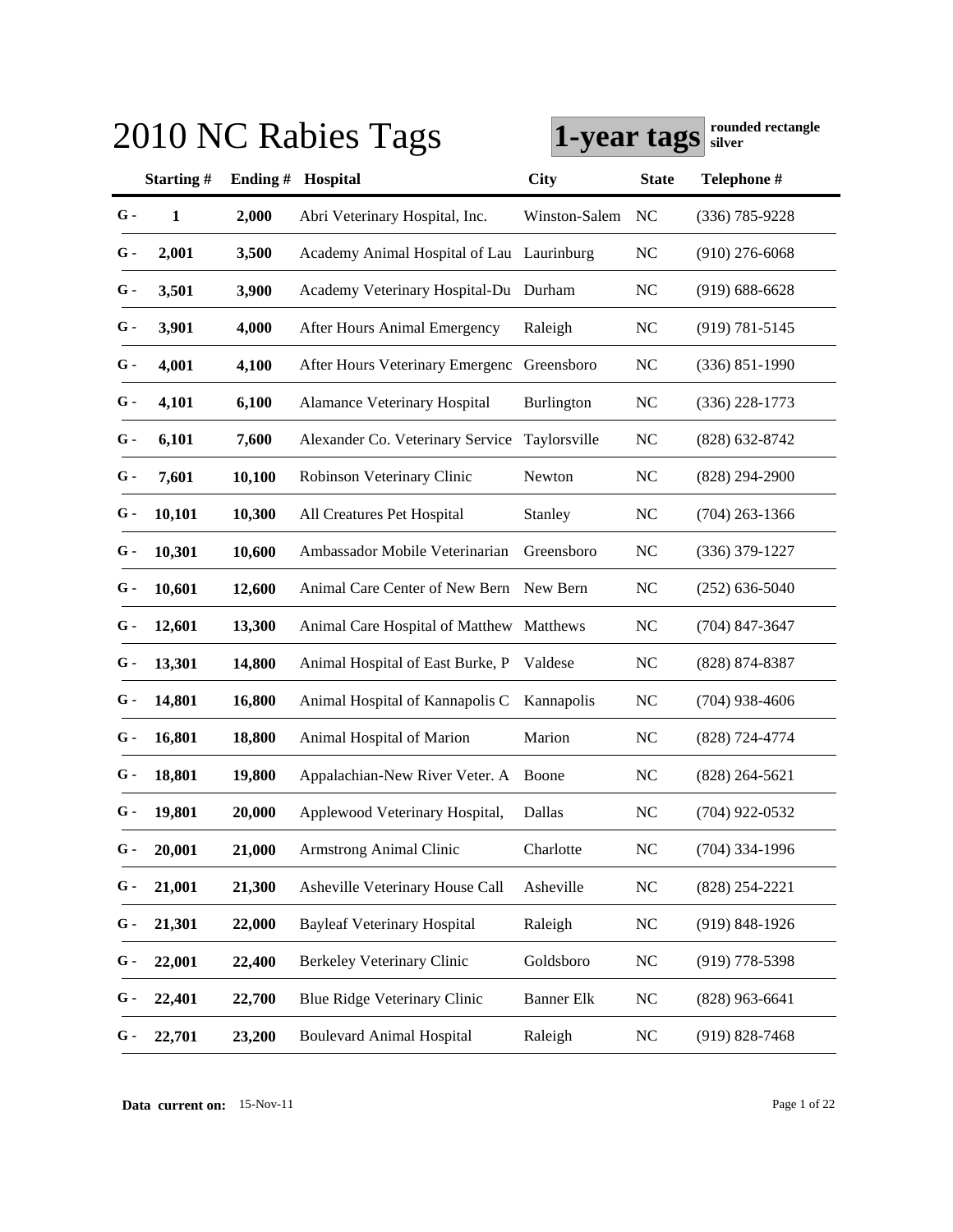|       |           |         | 2010 NC Rabies Tags                     | 1-year tags   |              | rounded rectangle<br>silver |
|-------|-----------|---------|-----------------------------------------|---------------|--------------|-----------------------------|
|       | Starting# | Ending# | Hospital                                | <b>City</b>   | <b>State</b> | Telephone #                 |
| $G -$ | 23,201    | 25,000  | Bowman Animal Clinic, Inc.              | Raleigh       | <b>NC</b>    | $(919)$ 847-6216            |
| G -   | 25,001    | 26,600  | Brookwood Veterinary Clinic, P.         | Raleigh       | <b>NC</b>    | $(919)$ 779-2940            |
| G -   | 26,601    | 27,300  | <b>Burke Animal Clinic</b>              | Morganton     | <b>NC</b>    | $(828)$ 437-0481            |
| G -   | 27,301    | 28,800  | <b>Burlington Road Animal Hospital</b>  | Greensboro    | <b>NC</b>    | $(336)$ 375-3939            |
| G -   | 28,801    | 28,900  | <b>Butner Veterinary Clinic</b>         | <b>Butner</b> | <b>NC</b>    | $(919) 575 - 6210$          |
| G -   | 28,901    | 29,100  | Carolina Cat Clinic                     | Gastonia      | <b>NC</b>    | $(704)$ 865-5554            |
| G -   | 29,101    | 30,800  | Carrboro Plaza Veterinary Clinic,       | Carrboro      | <b>NC</b>    | $(919)$ 929-0031            |
| $G$ - | 30,801    | 31,000  | Cary Veterinary Hospital                | Cary          | <b>NC</b>    | $(919)$ 469-0947            |
| $G$ - | 31,001    | 33,000  | <b>Caswell Veterinary Service</b>       | Yanceyville   | <b>NC</b>    | $(336) 694 - 6321$          |
| $G$ - | 33,001    | 33,200  | Catawba Heights Animal Hospita          | Belmont       | <b>NC</b>    | $(704)$ 827-0616            |
| G -   | 33,201    | 33,700  | Central Animal Hospital                 | Fayetteville  | <b>NC</b>    | $(910)$ 484-5104            |
| G -   | 33,701    | 34,400  | Chatham Animal Hospital, Inc.           | Cary          | <b>NC</b>    | $(919)$ 469-8114            |
| G -   | 34,401    | 35,200  | Clear Creek Animal Hospital, P.         | Charlotte     | <b>NC</b>    | $(704)$ 537-8405            |
| G -   | 35,201    | 36,000  | Companion Animal Hospital, Inc.         | Shallotte     | <b>NC</b>    | $(910)$ 754-7282            |
| G -   | 36,001    | 36,900  | Countryside Pet Hospital                | Conover       | <b>NC</b>    | $(828)$ 465-7387            |
| $G$ - | 36,901    | 38,400  | Craven Animal Hospital, P.A.            | New Bern      | <b>NC</b>    | $(252)$ 637-4541            |
| $G -$ | 38,401    | 38,700  | Crossroads Animal Hospital, P.A. Dallas |               | NC           | $(704)$ 922-7607            |
| $G$ - | 38,701    | 38,800  | Dickson Animal Clinic, P.A.             | Gastonia      | <b>NC</b>    | $(704)$ 824-9160            |
| G -   | 38,801    | 39,100  | Dixie Trail Animal Clinic, Inc.         | Raleigh       | <b>NC</b>    | $(919) 781 - 5977$          |
| G -   | 39,101    | 39,300  | Fairview Animal Hospital, P.A.          | Fairview      | <b>NC</b>    | $(828) 628 - 3557$          |
| G -   | 39,301    | 40,300  | Falconbridge Animal Hospital            | Chapel Hill   | <b>NC</b>    | $(919)$ 403-5591            |
| G -   | 40,301    | 43,300  | Foster Animal Hospital, P.A.            | Concord       | <b>NC</b>    | $(704) 786 - 0104$          |
| G -   | 43,301    | 43,500  | Four Paws Animal Clinic, Inc.           | Chapel Hill   | <b>NC</b>    | $(919)$ 942-1788            |

**Data current on:** 15-Nov-11 Page 2 of 22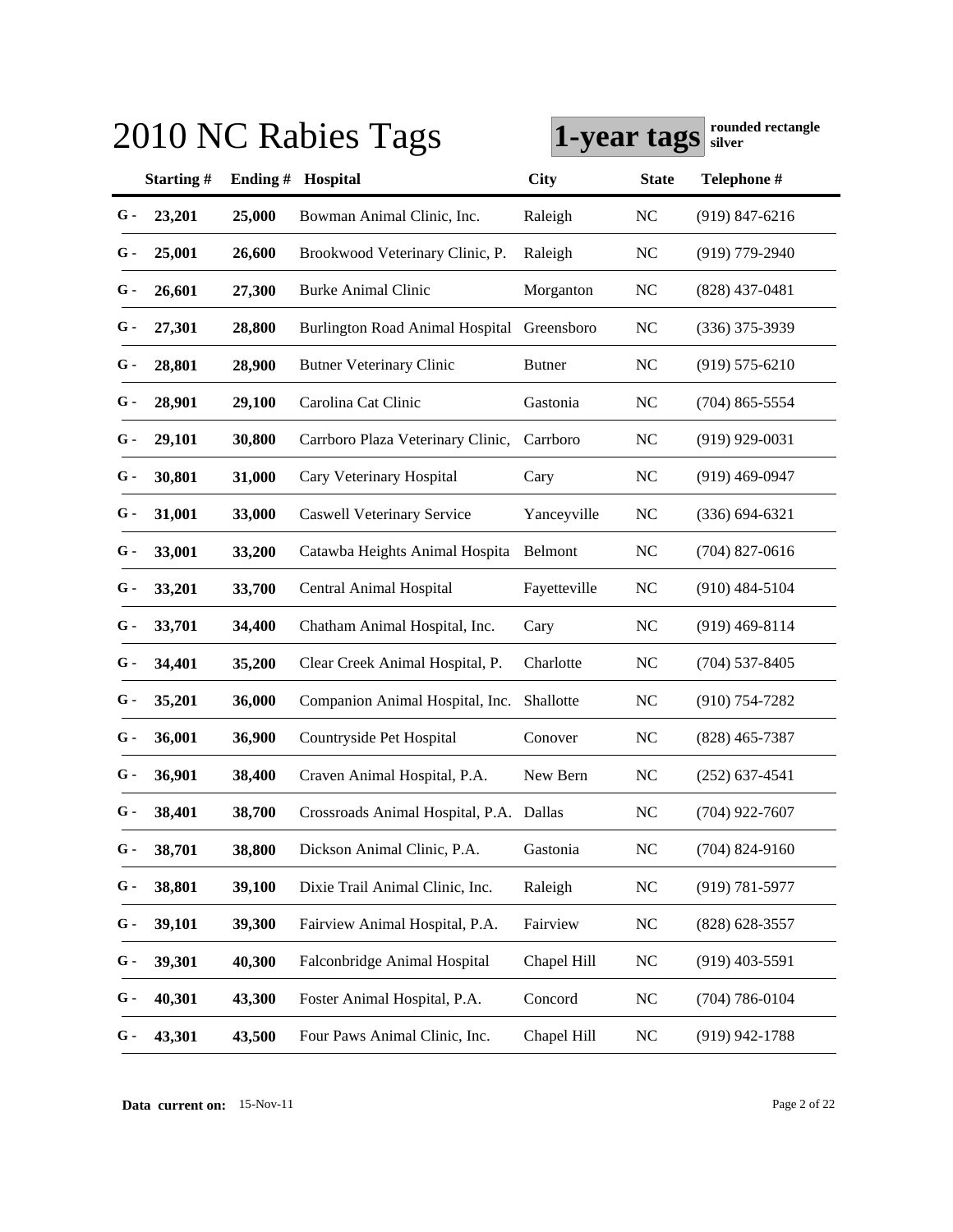|       |           |            | 2010 NC Rabies Tags               | 1-year tags          |              | rounded rectangle<br>silver |
|-------|-----------|------------|-----------------------------------|----------------------|--------------|-----------------------------|
|       | Starting# | Ending $#$ | Hospital                          | City                 | <b>State</b> | Telephone #                 |
| G -   | 43,501    | 47,500     | <b>Fuquay Veterinary Hospital</b> | Fuquay-Varina        | <b>NC</b>    | $(919) 552 - 7200$          |
| G -   | 47,501    | 47,700     | Gandy Animal Hospital             | Rockingham           | <b>NC</b>    | $(910)$ 997-2518            |
| G -   | 47,701    | 48,300     | Garner Animal Hospital            | Garner               | <b>NC</b>    | (919) 772-0404              |
| G -   | 48,301    | 48,600     | Gaston Veterinary Hospital Asso   | Gastonia             | <b>NC</b>    | $(704)$ 864-5739            |
| G -   | 48,601    | 49,400     | Care First Animal Hospital at Gle | Raleigh              | <b>NC</b>    | $(919) 783 - 7387$          |
| G -   | 49,401    | 50,600     | Harmony Heights Animal Hospit     | Yadkinville          | <b>NC</b>    | $(336)$ 679-8818            |
| G -   | 50,601    | 53,100     | Havelock Animal Hospital, Inc.    | Havelock             | <b>NC</b>    | $(252)$ 447-7119            |
| G -   | 53,101    | 54,600     | Hayes Barton Animal Hospital      | Raleigh              | <b>NC</b>    | (919) 833-2666              |
| G -   | 54,601    | 55,000     | Hemlock Bluffs Animal Hospital    | <b>Holly Springs</b> | NC           | $(919)$ 362-1223            |
| G -   | 55,001    | 55,700     | Hickory Grove Animal Hospital     | Charlotte            | <b>NC</b>    | $(704)$ 563-5858            |
| G -   | 55,701    | 56,700     | Highlands-Cashiers Animal Clini   | Highlands            | <b>NC</b>    | $(828) 526 - 5206$          |
| G -   | 56,701    | 57,700     | Hillsborough Veterinary Clinic    | Hillsborough         | <b>NC</b>    | $(919)$ 732-9969            |
| G -   | 57,701    | 57,800     | House Call Practice For Pets      | Raleigh              | <b>NC</b>    | (919) 874-7406              |
| G -   | 57,801    | 61,800     | Humane Society Spay/Neuter        | Charlotte            | NC           | $(704)$ 333-4130            |
| G -   | 61,801    | 62,550     | Indian Trail Animal Hospital      | <b>Indian Trail</b>  | <b>NC</b>    | $(704)$ 821-7040            |
| G -   | 62,551    | 62,750     | Institute Mobile Veterinary Servi | La Grange            | <b>NC</b>    | $(252) 566 - 5041$          |
| $G -$ | 62,751    | 63,750     | Johnston Animal Hospital PC       | Smithfield           | NC           | $(919)$ 934-3511            |
| $G$ - | 63,751    | 64,650     | Lake Pine Animal Hospital         | Apex                 | <b>NC</b>    | $(919)$ 380-1157            |
| G -   | 64,651    | 66,650     | Lannon's Animal Hospital          | Elizabeth City       | <b>NC</b>    | $(252)$ 335-7708            |
| G -   | 66,651    | 66,750     | Large Animal Medicine and Surg    | Salisbury            | <b>NC</b>    | $(704)$ 637-0546            |
| G -   | 66,751    | 67,850     | Legion Road Animal Clinic         | Chapel Hill          | <b>NC</b>    | $(919)$ 933-3331            |
| G -   | 67,851    | 68,850     | Lenoir Veterinary Hospital        | Lenoir               | <b>NC</b>    | $(828) 728 - 6713$          |
| G -   | 68,851    | 70,550     | Lewis Veterinary Clinic, P.A.     | Stoneville           | <b>NC</b>    | $(336) 623 - 1953$          |

**Data current on:** 15-Nov-11 Page 3 of 22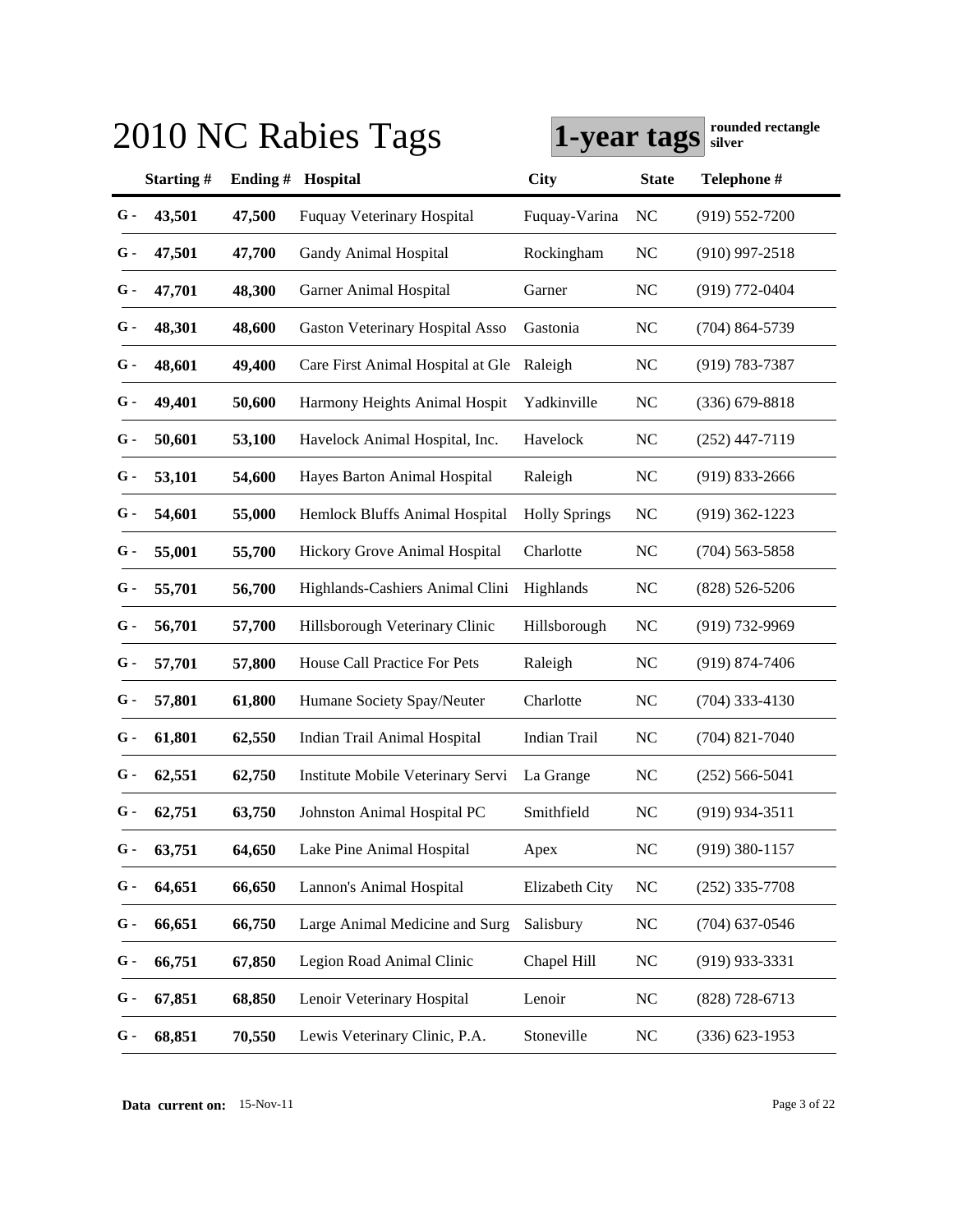|       |              |         | 2010 NC Rabies Tags                        | 1-year tags   |              | rounded rectangle<br>silver |
|-------|--------------|---------|--------------------------------------------|---------------|--------------|-----------------------------|
|       | Starting#    | Ending# | Hospital                                   | <b>City</b>   | <b>State</b> | Telephone #                 |
| G -   | 70,551       | 70,750  | Lexington Large Animal Medicin Lexington   |               | <b>NC</b>    | $(336)$ 787-4901            |
| G -   | 70,751       | 70,850  | Lineberger Veterinary Hospital             | Gastonia      | <b>NC</b>    | $(704)$ 824-8451            |
| G -   | 70,851       | 70,950  | <b>Livestock Veterinary Services</b>       | Kinston       | <b>NC</b>    | $(252)$ 527-4960            |
| G -   | 70,951       | 72,750  | Long Animal Hospital                       | Charlotte     | <b>NC</b>    | $(704)$ 523-2996            |
| G -   | 71,201       | 71,300  | Woodlawn Animal Hospital, P.A.             | Charlotte     | <b>NC</b>    | $(704)$ 523-3576            |
| G -   | 72,751       | 72,850  | Maiden Equine Hospital                     | Maiden        | <b>NC</b>    | $(828)$ 428-8093            |
| G -   | 72,851       | 74,850  | <b>Matthews Animal Clinic</b>              | Matthews      | <b>NC</b>    | $(704)$ 847-9856            |
| $G$ - | 74,851       | 76,350  | Mills River Animal Clinic                  | Mills River   | <b>NC</b>    | $(828)$ 891-9685            |
| $G$ - | 76,351       | 77,850  | Mint Hill Animal Hospital, P.A.            | Mint Hill     | <b>NC</b>    | $(704)$ 545-3422            |
| G -   | 77,851       | 79,050  | Mooresville Animal Hospital, P.            | Mooresville   | <b>NC</b>    | $(704)$ 664-4087            |
| G -   | 79,501       | 79,750  | Morehead Animal Hospital, P.A.             | Morehead City | NC           | $(252)$ 726-0181            |
| G -   | 79,751       | 80,950  | Morganton Animal Clinic                    | Morganton     | <b>NC</b>    | $(828)$ 433-9265            |
| G -   | 80,901       | 81,000  | Friends for Animals/Humane Soc             | Morganton     | <b>NC</b>    | $(828)$ 433-1115            |
| G -   | 80,951       | 82,450  | Neuse Veterinary Clinic                    | New Bern      | <b>NC</b>    | $(252)$ 637-7128            |
| G -   | 82,451       | 83,750  | Newton Veterinary Clinic                   | Newton        | <b>NC</b>    | $(828)$ 464-5020            |
| $G$ - | 83,751       | 84,050  | Nicks Veterinary Hospital, P.A.            | Charlotte     | <b>NC</b>    | $(704)$ 523-8015            |
|       | $G - 84,051$ | 84,550  | North Wayne Animal Hospital                | Pikeville     | NC           | $(919)$ 242-6044            |
| $G$ - | 84,551       | 84,750  | O'Hara Veterinary Clinic                   | Charlotte     | <b>NC</b>    | $(704)$ 372-2537            |
| G -   | 84,751       | 84,950  | Oak Grove Animal Hospital                  | Durham        | <b>NC</b>    | $(919) 598 - 0001$          |
| G -   | 84,951       | 85,550  | Onslow Animal Hospital, Inc.               | Jacksonville  | <b>NC</b>    | $(910)$ 347-1219            |
| G -   | 85,551       | 85,750  | Oriental Pet Clinic                        | Oriental      | <b>NC</b>    | $(252)$ 249-2775            |
| G -   | 85,751       | 88,750  | Pamlico Animal Hospital                    | Washington    | <b>NC</b>    | $(252)$ 946-2834            |
| G -   | 88,751       | 89,050  | Park Cedar Animal Hospital, P.A. Charlotte |               | <b>NC</b>    | $(704)$ 541-3022            |

**Data current on:** 15-Nov-11 Page 4 of 22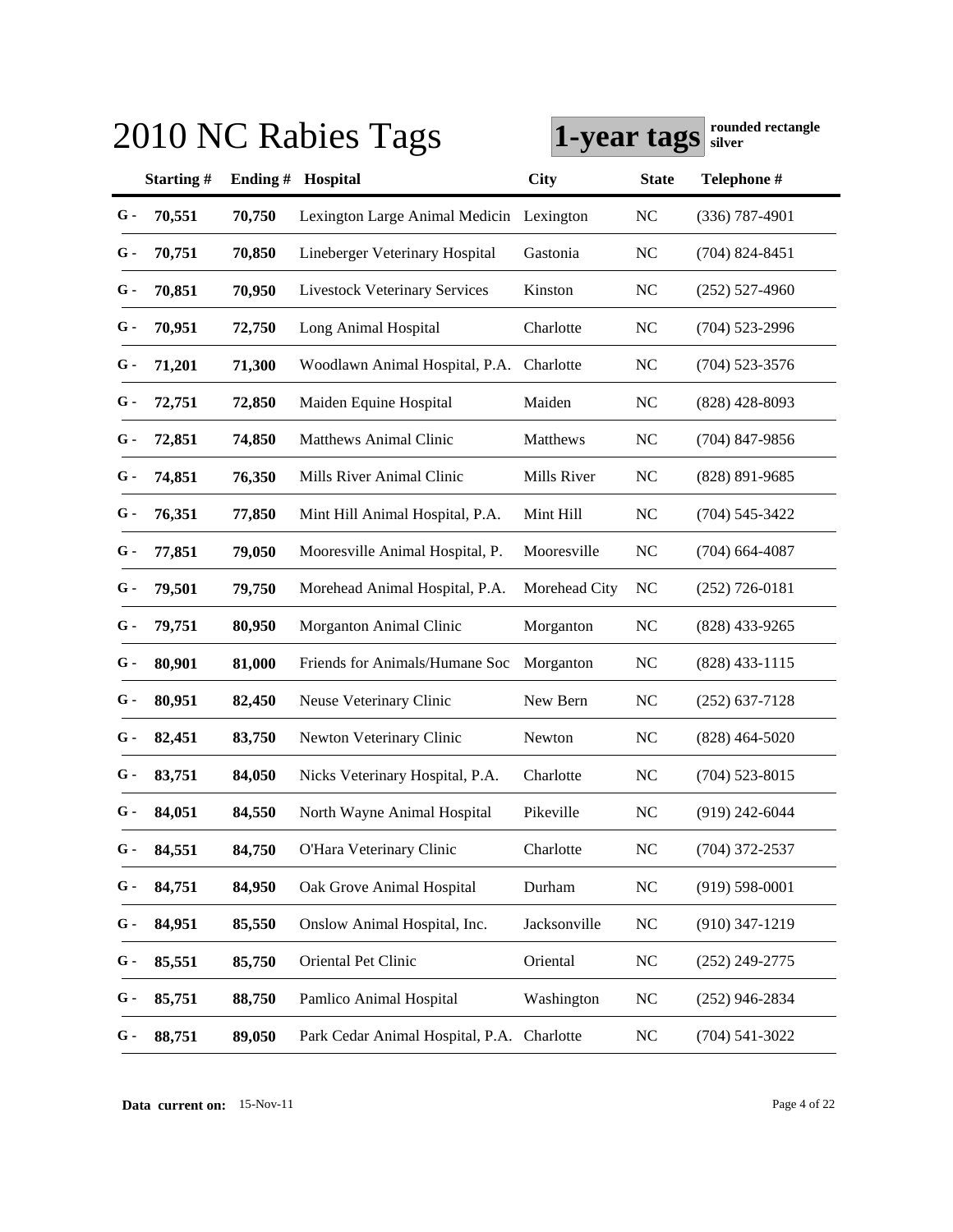|       |               |            | 2010 NC Rabies Tags                           | 1-year tags    |                | rounded rectangle<br>silver |
|-------|---------------|------------|-----------------------------------------------|----------------|----------------|-----------------------------|
|       | Starting#     | Ending $#$ | Hospital                                      | City           | <b>State</b>   | Telephone #                 |
| $G -$ | 89,051        | 89,550     | Parkwood Animal Hospital                      | Durham         | <b>NC</b>      | $(919) 544 - 7711$          |
| G -   | 89,551        | 92,550     | Pasquotank Animal Hospital                    | Elizabeth City | N <sub>C</sub> | $(252)$ 264-3371            |
| $G$ - | 92,551        | 94,550     | Pembroke Veterinary Hospital                  | Pembroke       | <b>NC</b>      | $(910)$ 521-3431            |
| $G$ - | 94,551        | 95,050     | Pet-Vet House Call Practice, PA               | Raleigh        | <b>NC</b>      | $(919) 676 - 3130$          |
| G -   | 95,051        | 95,150     | Pine Hollow Animal Hospital                   | Warrenton      | <b>NC</b>      | $(252)$ 257-3833            |
| G -   | 95,151        | 95,650     | <b>Plantation Animal Hospital</b>             | Matthews       | <b>NC</b>      | $(704)$ 841-2225            |
| G -   | 95,651        | 97,150     | Port City Animal Hospital                     | Wilmington     | <b>NC</b>      | $(910)$ 452-4093            |
| $G$ - | 97,151        | 98,150     | Bahama Road Veterinary Hospita Bahama         |                | <b>NC</b>      | $(919)$ 471-4103            |
| $G$ - | 98,151        | 99,350     | Raleigh Cat Clinic                            | Raleigh        | NC             | $(919) 518 - 8013$          |
| G -   | 99,351        | 99,750     | Redwood Animal Hospital                       | Asheville      | <b>NC</b>      | $(828)$ 298-1846            |
| G -   | 99,751        | 100,150    | Rocky Creek Veterinary Service,               | Olin           | <b>NC</b>      | $(704)$ 546-2210            |
| G -   | 100,151       | 101,150    | Rowan Animal Clinic                           | Salisbury      | <b>NC</b>      | $(704)$ 636-3408            |
| $G-$  | 101,151       | 101,650    | <b>Compassionate Care Veterinary</b>          | Charlotte      | <b>NC</b>      | $(704)$ 847-4796            |
| G -   | 101,651       | 103,150    | Sharon Lakes Animal Hospital, P.              | Charlotte      | <b>NC</b>      | $(704)$ 552-0647            |
| G -   | 103,151       | 103,450    | Six Forks Animal Hospital                     | Raleigh        | <b>NC</b>      | (919) 847-5854              |
| G -   | 103,451       | 105,950    | Southeastern Veterinary Hospital, Lumberton   |                | <b>NC</b>      | $(910)$ 739-9411            |
|       | $G - 105,951$ | 106,050    | Statesville Bovine & Equine Clini Statesville |                | NC             | $(704)$ 873-1743            |
| G -   | 106,051       | 107,550    | Steele Creek Animal Hospital, In              | Charlotte      | <b>NC</b>      | $(704) 588 - 4400$          |
| G -   | 107,551       | 108,350    | Tar River Animal Hospital                     | Washington     | <b>NC</b>      | $(252)$ 946-2417            |
| G -   | 108,351       | 110,350    | Tar River Veterinary Hospital                 | Franklinton    | <b>NC</b>      | $(919)$ 494-5500            |
| G -   | 110,351       | 110,650    | The Carolinas Animal Hospital &               | Charlotte      | <b>NC</b>      | $(704)$ 588-9788            |
| G -   | 110,651       | 112,150    | Thomasville Veterinary Hospital,              | Thomasville    | NC             | (336) 475-9119              |
| G -   | 112,151       | 113,850    | Timberlyne Animal Clinic, Inc.                | Chapel Hill    | <b>NC</b>      | $(919)$ 968-3047            |

**Data current on:** 15-Nov-11 Page 5 of 22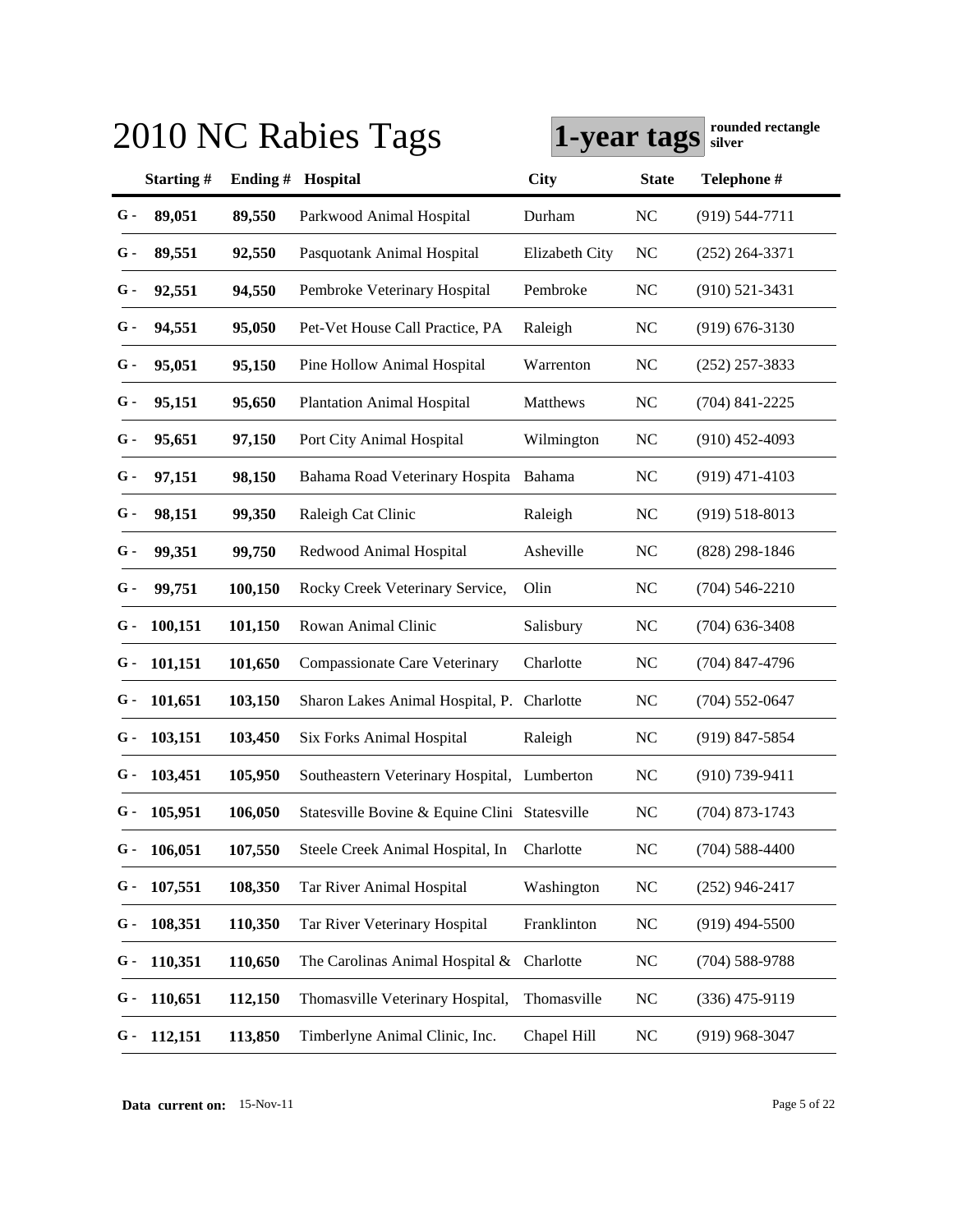| 2010 NC Rabies Tags | rounded rectangle<br>1-year tags<br>silver |         |                                      |             |              |                    |
|---------------------|--------------------------------------------|---------|--------------------------------------|-------------|--------------|--------------------|
|                     | Starting#                                  | Ending# | Hospital                             | City        | <b>State</b> | Telephone #        |
| G -                 | 113,851                                    | 114,850 | <b>Topsail Animal Hospital</b>       | Hampstead   | <b>NC</b>    | $(910)$ 270-4401   |
| G -                 | 114,851                                    | 115,150 | Veterinary House Calls of Hickor     | Hickory     | <b>NC</b>    | (828) 345-1998     |
| G -                 | 115,151                                    | 116,350 | Viewmont Animal Clinic               | Hickory     | <b>NC</b>    | $(828)$ 328-2448   |
| G -                 | 116,351                                    | 117,350 | Wake Forest Animal Hospital          | Wake Forest | <b>NC</b>    | $(919)$ 556-1000   |
| G -                 | 117,351                                    | 118,550 | Watauga Veterinary Hospital          | Boone       | <b>NC</b>    | $(828)$ 297-3300   |
| G -                 | 118,551                                    | 119,550 | Waxhaw Animal Hospital               | Waxhaw      | <b>NC</b>    | $(704)$ 843-2269   |
| G -                 | 119,551                                    | 120,050 | Weaverville Animal Clinic            | Weaverville | <b>NC</b>    | $(828)$ 658-2431   |
| G -                 | 120,051                                    | 121,605 | West Hills Veterinary Centre, Inc.   | Henderson   | <b>NC</b>    | $(252)$ 438-7163   |
| G -                 | 121,606                                    | 122,100 | Vance County Animal Shelter          | Henderson   | <b>NC</b>    | $(252)$ 492-3136   |
| G -                 | 122,051                                    | 122,550 | Westside Animal Hospital             | Durham      | <b>NC</b>    | $(919)$ 383-5578   |
| G -                 | 122,551                                    | 122,650 | Wilkinson Animal Hospital, P.A.      | Gastonia    | <b>NC</b>    | (704) 824-9876     |
| G -                 | 122,651                                    | 124,150 | Timbercreek Veterinary Hospital      | Jonesville  | <b>NC</b>    | $(336)$ 526-6013   |
| $G-$                | 124,151                                    | 124,250 | Veterinary Spec Hospital of the C    | Cary        | NC           | $(919)$ 233-4911   |
| G -                 | 124,251                                    | 125,250 | Leonard-Sykes Hospital For Pets      | Wilmington  | NC           | $(910)$ 791-8426   |
| G -                 | 125,251                                    | 125,450 | Avian & Exotic Animal Care           | Raleigh     | <b>NC</b>    | $(919) 844 - 9166$ |
| G -                 | 125,451                                    | 126,750 | <b>Atrium Animal Hospital</b>        | Charlotte   | <b>NC</b>    | $(704)$ 542-2000   |
|                     | $G - 126,751$                              | 127,250 | Hight Veterinary Hospital, P.A.      | Charlotte   | NC           | $(704)$ 595-9377   |
| G -                 | 127,251                                    | 127,950 | Creature Comforts Animal Hospit Cary |             | <b>NC</b>    | $(919)$ 387-3435   |
| G -                 | 127,951                                    | 128,450 | Wellington Animal Hospital           | Cary        | <b>NC</b>    | $(919) 851 - 7475$ |
| G -                 | 128,451                                    | 129,350 | Durant Road Animal Hospital &        | Raleigh     | <b>NC</b>    | $(919)$ 847-5533   |
| G -                 | 129,351                                    | 129,450 | Bar None Mobile Veterinary Serv      | Clayton     | <b>NC</b>    | (919) 772-9400     |
| G -                 | 129,451                                    | 129,650 | Flat River Veterinary Hospital       | Rougemont   | <b>NC</b>    | $(919)$ 477-4210   |
| G -                 | 129,651                                    | 130,650 | Little Mountain Veterinary Clinic    | Denver      | <b>NC</b>    | $(704)$ 489-2444   |

**Data current on:** 15-Nov-11 Page 6 of 22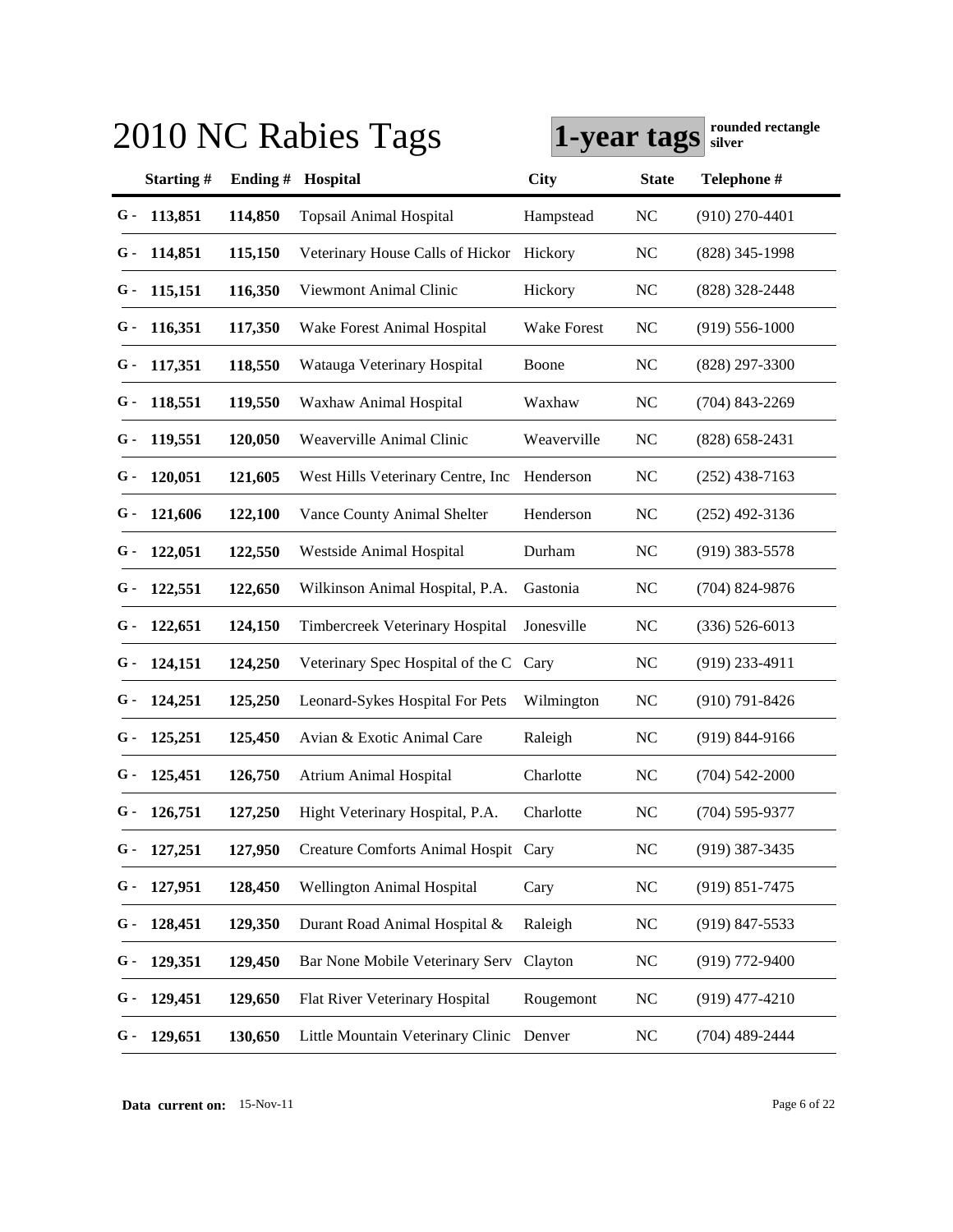|     |               |            | 2010 NC Rabies Tags                         | 1-year tags       |              | rounded rectangle<br>silver |
|-----|---------------|------------|---------------------------------------------|-------------------|--------------|-----------------------------|
|     | Starting#     | Ending $#$ | Hospital                                    | City              | <b>State</b> | Telephone #                 |
| G-  | 130,651       | 130,750    | NCSU, CVM, Lab Animal Resou                 | Raleigh           | <b>NC</b>    | $(919)$ 513-6280            |
| G - | 130,751       | 131,150    | Animal Kingdom Veterinary Hos               | Cary              | <b>NC</b>    | $(919)$ 460-9111            |
| G - | 131,151       | 131,650    | Spring Forest Animal Hospital, In Raleigh   |                   | <b>NC</b>    | (919) 878-7387              |
| G - | 131,651       | 132,650    | Banfield Pet Hospital Pineville # Pineville |                   | <b>NC</b>    | (704) 542-8339              |
| G - | 132,651       | 135,250    | Banfield Pet Hospital Raleigh #             | Raleigh           | <b>NC</b>    | (919) 790-8337              |
| G - | 135,251       | 136,050    | James Landing Veterinary Hospit             | Jamestown         | <b>NC</b>    | $(336) 852 - 9800$          |
| G - | 136,051       | 136,750    | Lake Cross Veterinary Hospital,             | Huntersville      | <b>NC</b>    | $(704)$ 948-6300            |
| G - | 136,751       | 137,450    | West Cary Animal Hospital                   | Cary              | <b>NC</b>    | $(919)$ 303-1611            |
| G - | 137,451       | 139,250    | Lake Country Animal Hospital                | Roanoke Rapids NC |              | $(252)$ 308-1882            |
| G - | 139,251       | 141,750    | Banfield Pet Hospital Garner #59            | Garner            | <b>NC</b>    | $(919)$ 661-1926            |
| G - | 141,751       | 142,750    | Goose Creek Animal Hospital                 | Sunbury           | <b>NC</b>    | $(252)$ 465-4831            |
| G - | 142,751       | 143,750    | Magnolia Animal Hospital                    | Raleigh           | <b>NC</b>    | $(919) 873 - 9190$          |
| G - | 143,751       | 144,750    | Porters Neck Veterinary Hospital            | Wilmington        | NC           | $(910) 686 - 6297$          |
| G - | 144,751       | 144,850    | Eastern Equine Veterinary Clinic            | Walstonburg       | NC           | $(252)$ 753-3162            |
| G - | 144,851       | 148,850    | Banfield Pet Hospital N Durham              | Durham            | <b>NC</b>    | $(919) 620 - 8142$          |
| G - | 148,851       | 149,250    | <b>Bridges Mobile Services</b>              | Grover            | <b>NC</b>    | $(704)$ 937-3300            |
|     | $G - 149,251$ | 150,850    | <b>Stoney Creek Animal Hospital</b>         | Charlotte         | NC           | $(704)$ 717-0616            |
| G - | 150,851       | 151,450    | Animal Hospital of Peak Plaza               | Apex              | <b>NC</b>    | $(919)$ 362-0515            |
| G - | 151,451       | 151,550    | Mobile Large Animal Veterinary              | Troutman          | <b>NC</b>    | $(704)$ 528-1717            |
| G - | 151,551       | 151,950    | HillTop Animal Hospital                     | Fuquay-Varina     | <b>NC</b>    | $(919) 552 - 5232$          |
| G - | 151,951       | 158,950    | Spay Neuter Assistance Program              | New Hill          | NC           | $(919) 783 - 7627$          |
| G - | 158,951       | 159,350    | 70 West Veterinary Hospital                 | Havelock          | <b>NC</b>    | $(252)$ 447-9525            |
| G - | 159,351       | 161,150    | Banfield Pet Hospital Charlotte # Charlotte |                   | <b>NC</b>    | $(704) 599 - 3488$          |

**Data current on:** 15-Nov-11 Page 7 of 22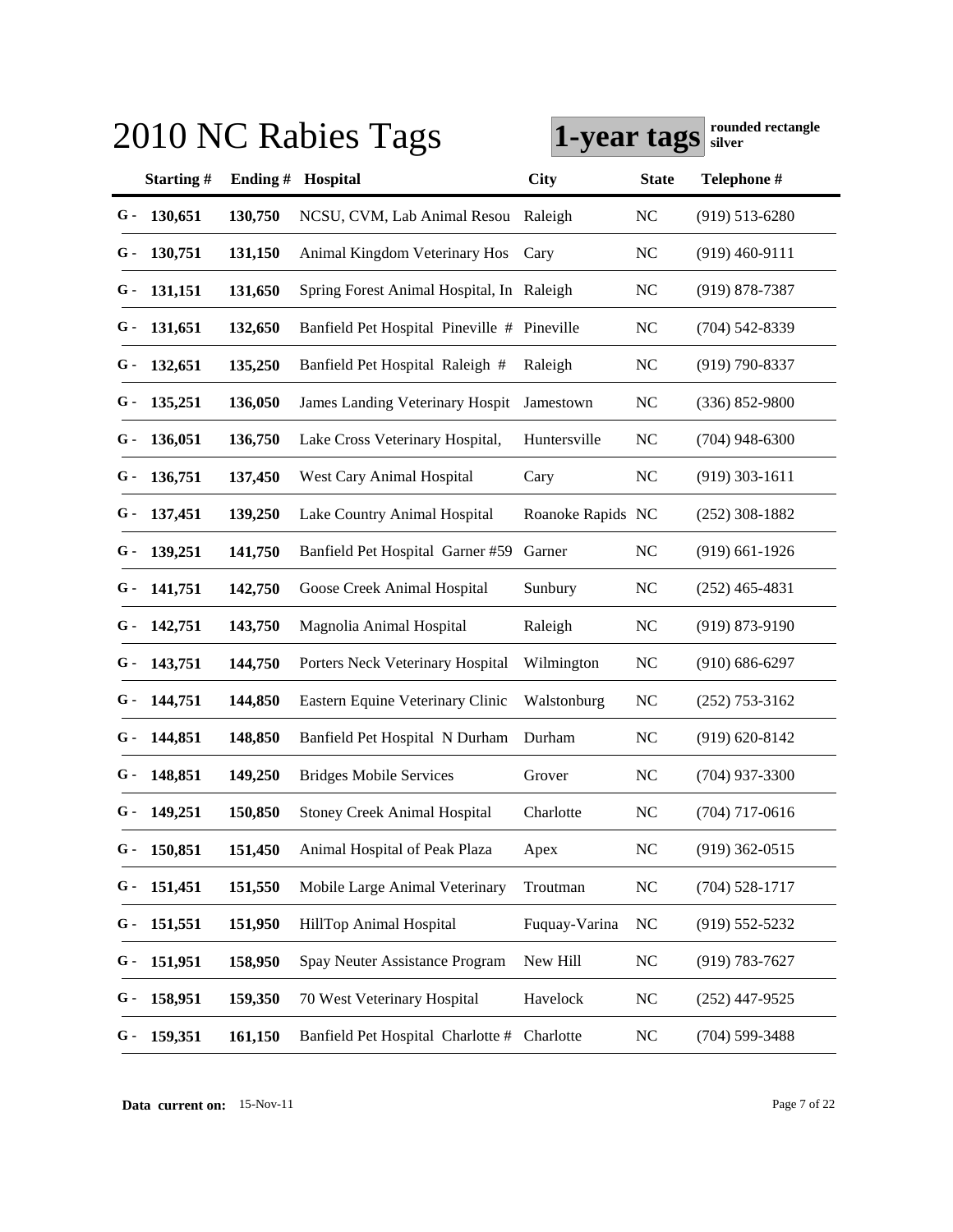|     |               |            | 2010 NC Rabies Tags                            | 1-year tags         |                | rounded rectangle<br>silver |
|-----|---------------|------------|------------------------------------------------|---------------------|----------------|-----------------------------|
|     | Starting#     | Ending $#$ | Hospital                                       | City                | <b>State</b>   | Telephone #                 |
| G-  | 161,151       | 161,450    | Vet Mobile, PLLC                               | Cary                | <b>NC</b>      | $(919)$ 467-6297            |
| G - | 161,451       | 161,550    | Mobile Vet Care of S Charlotte                 | Charlotte           | <b>NC</b>      | $(704)$ 458-4928            |
| G - | 161,551       | 162,050    | Forest Hills Veterinary Hospital               | Wilmington          | <b>NC</b>      | $(910)$ 362-9955            |
| G - | 162,051       | 162,450    | Knightdale Community Animal H Knightdale       |                     | <b>NC</b>      | $(919)$ 261-8811            |
| G - | 162,451       | 162,950    | Academy East Veterinary Hospit                 | Fuquay-Varina       | N <sub>C</sub> | $(919)$ 552-1040            |
| G - | 162,951       | 163,450    | <b>Plantation Animal Hospital</b>              | Clayton             | <b>NC</b>      | $(919)$ 359-9977            |
| G - | 163,451       | 165,450    | Banfield Pet Hospital Wilmingto                | Wilmington          | <b>NC</b>      | $(910)$ 796-0401            |
| G - | 165,451       | 166,450    | Ironton Animal Hospital                        | Iron Station        | <b>NC</b>      | (704) 732-4424              |
| G - | 166,451       | 166,750    | Dr Kate's Mobile Veterinary Prac               | Raleigh             | NC             | $(919) 832 - 2000$          |
| G - | 166,751       | 168,050    | Morrisville Cat Hospital                       | Morrisville         | <b>NC</b>      | $(919) 678 - 1554$          |
| G - | 168,051       | 169,450    | Banfield Pet Hospital of Cary #5               | Cary                | <b>NC</b>      | $(919) 858 - 8450$          |
| G - | 169,451       | 169,550    | Carolina Vet. Specialists Hunters              | Huntersville        | <b>NC</b>      | $(704)$ 949-1100            |
| G - | 169,551       | 170,050    | All Pets Animal Hospital of Snea               | <b>Sneads Ferry</b> | NC             | $(910)$ 327-1100            |
| G - | 170,051       | 170,150    | Caudle Mobile Veterinary Practic               | Watkinsville        | GA             | $(706)$ 340-5043            |
| G - | 170,151       | 173,150    | Banfield Pet Hospital-Brier Creek Raleigh      |                     | <b>NC</b>      | $(919) 806 - 2960$          |
| G - | 173,151       | 175,650    | Vets for Pets Animal Hospital of               | Dunn                | <b>NC</b>      | $(910) 892 - 3540$          |
|     | $G - 175,651$ | 176,150    | Banfield Pet Hospital White Oak Garner         |                     | NC             | (919) 771-2344              |
| G - | 176,151       | 176,550    | Caring Hearts Animal Hospital                  | Matthews            | <b>NC</b>      | $(704)$ 893-2799            |
| G - | 176,551       | 177,750    | Tabbs Creek Animal Hospital                    | Oxford              | <b>NC</b>      | $(919) 690 - 0024$          |
| G - | 177,751       | 178,550    | Greystone Animal Hospital                      | Raleigh             | <b>NC</b>      | $(919) 676 - 1711$          |
| G - | 178,551       | 180,550    | Banfield Pet Hospital-Wake Fore Wake Forest    |                     | <b>NC</b>      | $(919) 562 - 3852$          |
| G - | 180,551       | 185,550    | Banfield Pet Hospital Jacksonvill Jacksonville |                     | <b>NC</b>      | $(910)$ 938-1627            |
| G - | 185,551       | 185,750    | Julie Collins CRV                              | Raleigh             | <b>NC</b>      | $(919) 851 - 4854$          |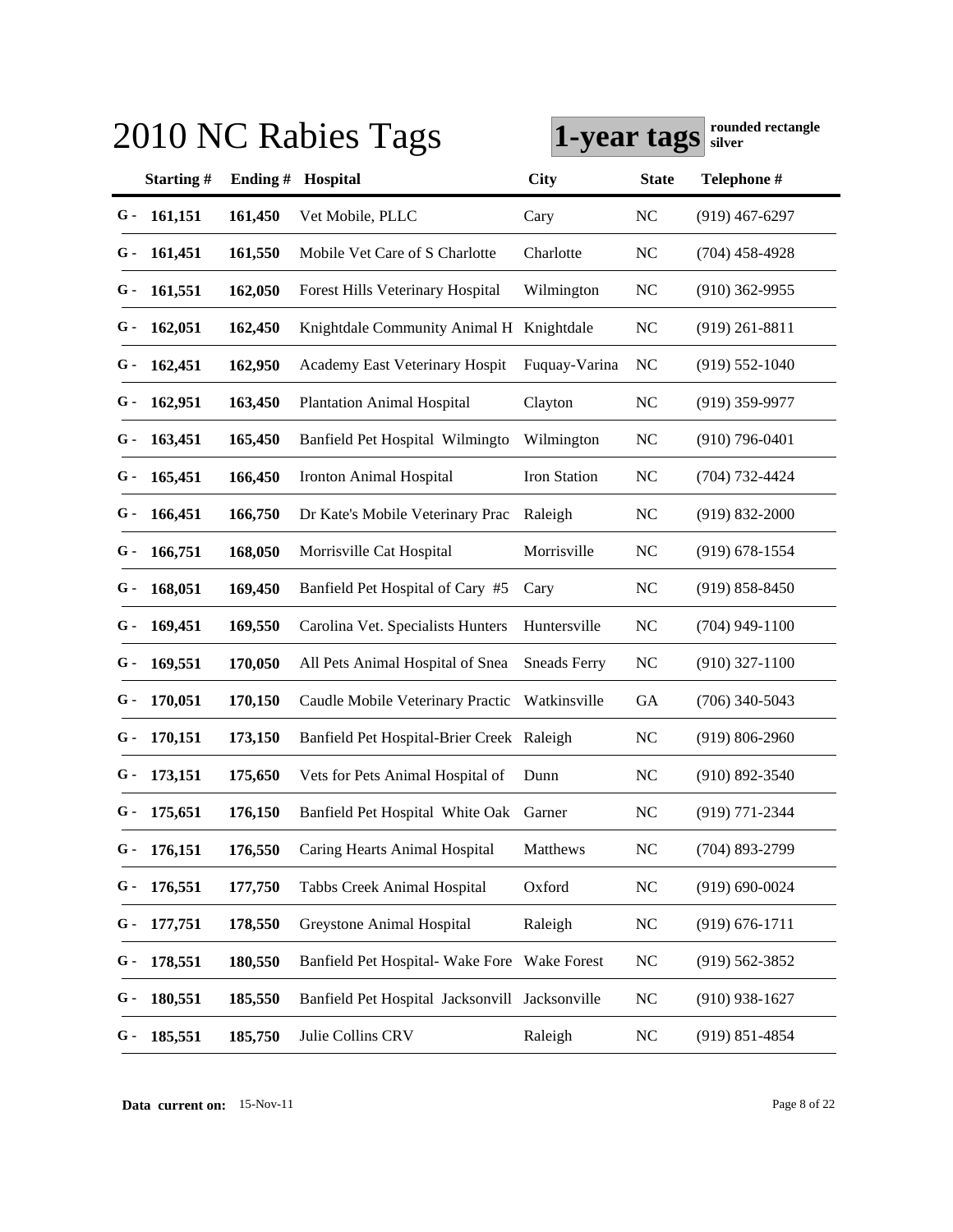|      |               |            | 2010 NC Rabies Tags                     | 1-year tags  |              | rounded rectangle<br>silver |
|------|---------------|------------|-----------------------------------------|--------------|--------------|-----------------------------|
|      | Starting#     | Ending $#$ | Hospital                                | City         | <b>State</b> | Telephone #                 |
| G -  | 185,751       | 185,850    | Animal Medical Clinic of South          | South Boston | VA           | $(434)575 - 0034$           |
| G -  | 185,851       | 185,950    | <b>Healing Springs Animal Hospital</b>  | Galax        | VA           | $(276)$ 236-5103            |
| G -  | 185,951       | 186,050    | Mount Hermon Animal Clinic              | Danville     | VA           | (434) 886-2499              |
| G -  | 187,151       | 197,150    | <b>Nash County Animal Control</b>       | Nashville    | <b>NC</b>    | $(252)$ 459-9855            |
| G -  | 197,151       | 197,550    | <b>Madison County Animal Shelter</b>    | Marshall     | <b>NC</b>    | $(828)$ 649-3190            |
| G -  | 197,551       | 201,550    | <b>Iredell County Animal Control</b>    | Statesville  | <b>NC</b>    | $(704)$ 878-5424            |
| G -  | 201,551       | 202,050    | Humane Society of Concord/Grea Concord  |              | <b>NC</b>    | $(704) 782 - 9416$          |
| G -  | 202,051       | 204,550    | Durham County Animal Control            | Durham       | <b>NC</b>    | $(919) 560 - 0630$          |
| G -  | 204,551       | 207,050    | Davidson County Health Depart           | Lexington    | NC           | $(336)$ 242-2310            |
| G -  | 207,051       | 208,050    | <b>Cherokee County Health Depart</b>    | Murphy       | NC           | $(828) 835 - 3853$          |
| G -  | 208,051       | 213,550    | City of Charlotte/Mecklenburg A         | Charlotte    | <b>NC</b>    | $(704)$ 336-6695            |
| G -  | 213,551       | 215,050    | Caldwell County Animal Control          | Lenoir       | <b>NC</b>    | $(828)$ 757-8625            |
| $G-$ | 215,051       | 217,450    | Animal Center of Moore County           | Carthage     | NC           | $(910)$ 947-2858            |
| G -  | 217,451       | 218,650    | Wayne County Animal Control             | Goldsboro    | <b>NC</b>    | $(919) 731 - 1439$          |
| G -  | 218,651       | 220,650    | Wake County Animal Care & Co            | Raleigh      | <b>NC</b>    | (919) 212-7387              |
| G -  | 219,201       | 219,700    | <b>NCSU CVM Pharmacy</b>                | Raleigh      | <b>NC</b>    | $(919)$ 513-6572            |
|      | $G - 219,201$ | 219,700    | NCSU CVM Mobile Surgery                 | Raleigh      | NC           | $(919)$ 606-2752            |
| G -  | 220,651       | 225,650    | <b>United Animal Coalition (Shelter</b> | Greensboro   | <b>NC</b>    | $(336)$ 297-5020            |
| G -  | 225,651       | 225,850    | UNC-Chapel Hill                         | Chapel Hill  | <b>NC</b>    | $(919)$ 966-2906            |
| G -  | 225,851       | 226,050    | <b>Matthews Police Department</b>       | Matthews     | <b>NC</b>    | (704) 847-3644              |
| G -  | 226,051       | 227,150    | <b>Alexander County Animal Contro</b>   | Taylorsville | <b>NC</b>    | (828) 632-1199              |
| G -  | 227,151       | 227,250    | Cabarrus Pets Society, Inc.             | Concord      | NC           | $(704)$ 785-8746            |
| G -  | 227,251       | 228,950    | Cumberland County Health Dept.          | Fayetteville | <b>NC</b>    | $(910)$ 433-3673            |

**Data current on:** 15-Nov-11 Page 9 of 22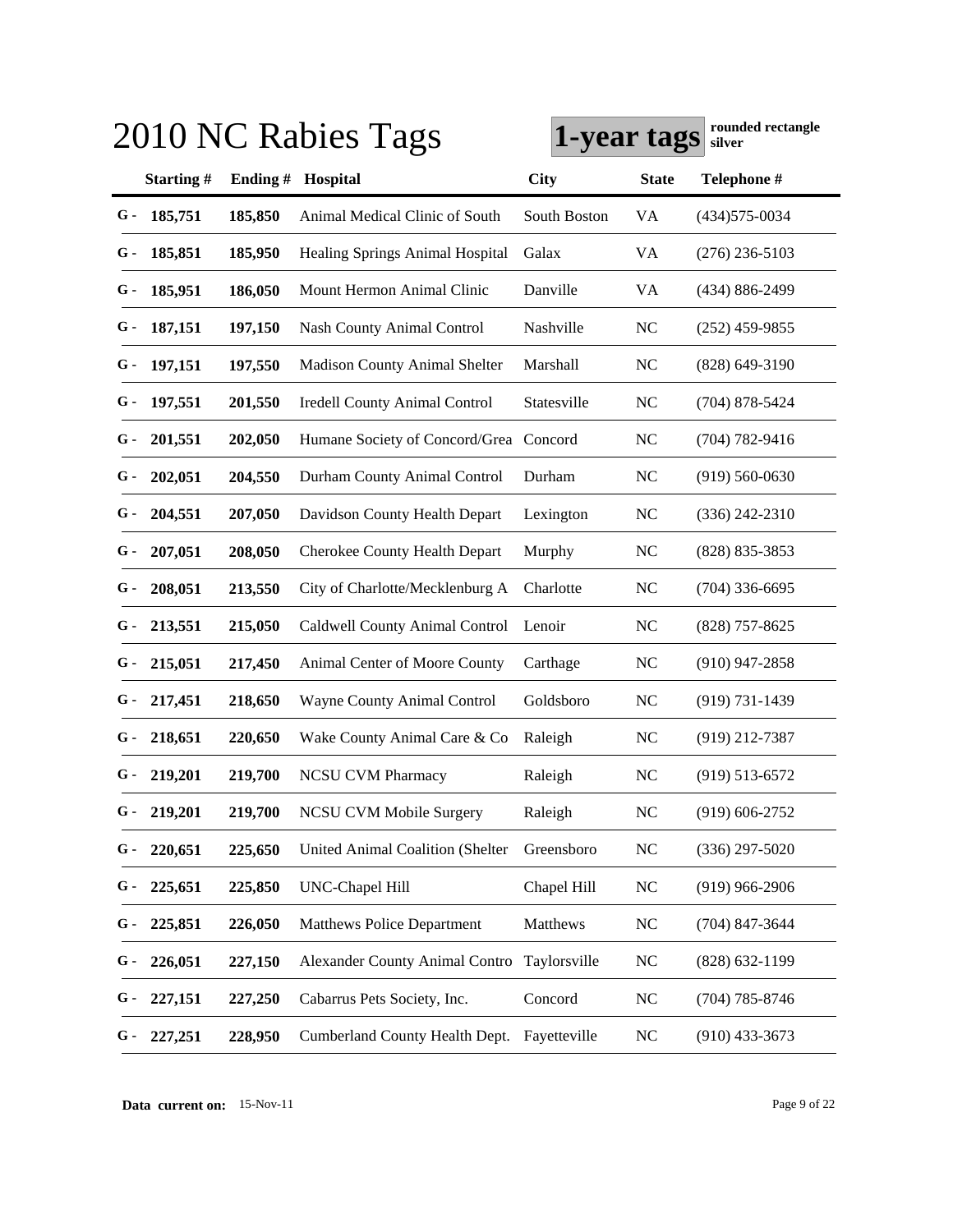|     | rounded rectangle<br>2010 NC Rabies Tags<br>1-year tags<br>silver |         |                                         |                      |                |                    |  |  |  |
|-----|-------------------------------------------------------------------|---------|-----------------------------------------|----------------------|----------------|--------------------|--|--|--|
|     | Starting#                                                         | Ending# | Hospital                                | City                 | <b>State</b>   | Telephone #        |  |  |  |
| G-  | 228,951                                                           | 230,450 | Durham County Animal Shelter            | Durham               | N <sub>C</sub> | $(919) 560 - 0640$ |  |  |  |
| G - | 230,451                                                           | 231,950 | Forsyth County Animal Shelter           | <b>Winston Salem</b> | NC             | $(336)$ 703-2482   |  |  |  |
| G - | 231,951                                                           | 232,950 | Forsyth County Health Dept              | <b>Winston Salem</b> | NC             | $(336)$ 703-3149   |  |  |  |
| G - | 232,951                                                           | 233,350 | Greene County Health Dept               | Snow Hill            | NC             | $(252)$ 747-8183   |  |  |  |
| G - | 233,351                                                           | 233,950 | <b>NCSU CVM Pharmacy</b>                | Raleigh              | N <sub>C</sub> | $(919)$ 513-6572   |  |  |  |
| G - | 233,951                                                           | 255,950 | New Hanover County Animal Co            | Wilmington           | NC             | $(910)$ 798-7500   |  |  |  |
| G - | 255,951                                                           | 259,450 | Pet Overpopulation Patrol               | Chapel Hill          | N <sub>C</sub> | $(919)$ 942-2250   |  |  |  |
| G - | 259,451                                                           | 259,550 | <b>Wilkes County Animal Control</b>     | Wilkesboro           | NC             | $(336)$ 903-7688   |  |  |  |
| G - | 259,551                                                           | 261,050 | Operation Catnip, Inc.                  | Garner               | <b>NC</b>      | $(919)$ 350-7983   |  |  |  |
| G - | 261,051                                                           | 261,650 | Warrenton Animal Clinic                 | Warrenton            | NC             | $(252)$ 257-0737   |  |  |  |
| G - | 261,651                                                           | 264,700 | Pender Co Animal Control                | <b>Burgaw</b>        | N <sub>C</sub> | $(910)$ 259-1349   |  |  |  |
| G - | 264,651                                                           | 264,850 | Close Calls, PLLC                       | Raleigh              | NC             | $(919)$ 749-3590   |  |  |  |
| G - | 264,851                                                           | 264,950 | Healthy Pets Mobile Vet                 | Clayton              | N <sub>C</sub> | $(919)$ 329-7387   |  |  |  |
| G - | 264,951                                                           | 266,250 | Banfield Pet Hospital of Apex #6 Apex   |                      | NC             | $(919)$ 387-0954   |  |  |  |
| G - | 266,251                                                           | 269,550 | Safe Haven for Cats, attn: Dr. Pet      | Raleigh              | <b>NC</b>      | $(919) 872 - 1128$ |  |  |  |
| G - | 269,551                                                           | 269,650 | The Oaks Veterinary Clinic              | Smithfield           | VA             | $(757)$ 357-2324   |  |  |  |
|     | $G - 269,651$                                                     | 270,650 | Polk County Animal Control              | Columbus             | NC             | $(828) 894 - 3001$ |  |  |  |
| G - | 270,651                                                           | 271,650 | Banfield Pet Hospital #1095 Moo         | Mooresville          | <b>NC</b>      | $(704)$ 799-3812   |  |  |  |
| G - | 271,651                                                           | 272,150 | Keel's Critter Mobile Service           | Robersonville        | NC             | $(252) 531 - 4105$ |  |  |  |
| G - | 272,151                                                           | 272,950 | Heritage Animal Hospital                | <b>Wake Forest</b>   | NC             | $(919)$ 453-1112   |  |  |  |
| G - | 272,951                                                           | 273,650 | Randolph County Animal Control Asheboro |                      | NC             | $(336) 683 - 8235$ |  |  |  |
| G - | 273,651                                                           | 274,050 | Second Chance Pet Adoptions             | Raleigh              | NC             | $(919) 851 - 8404$ |  |  |  |
| G - | 274,051                                                           | 275,050 | Banfield Pet Hospital #412              | Greensboro           | NC             | $(336) 852 - 6121$ |  |  |  |

**Data current on:** 15-Nov-11 Page 10 of 22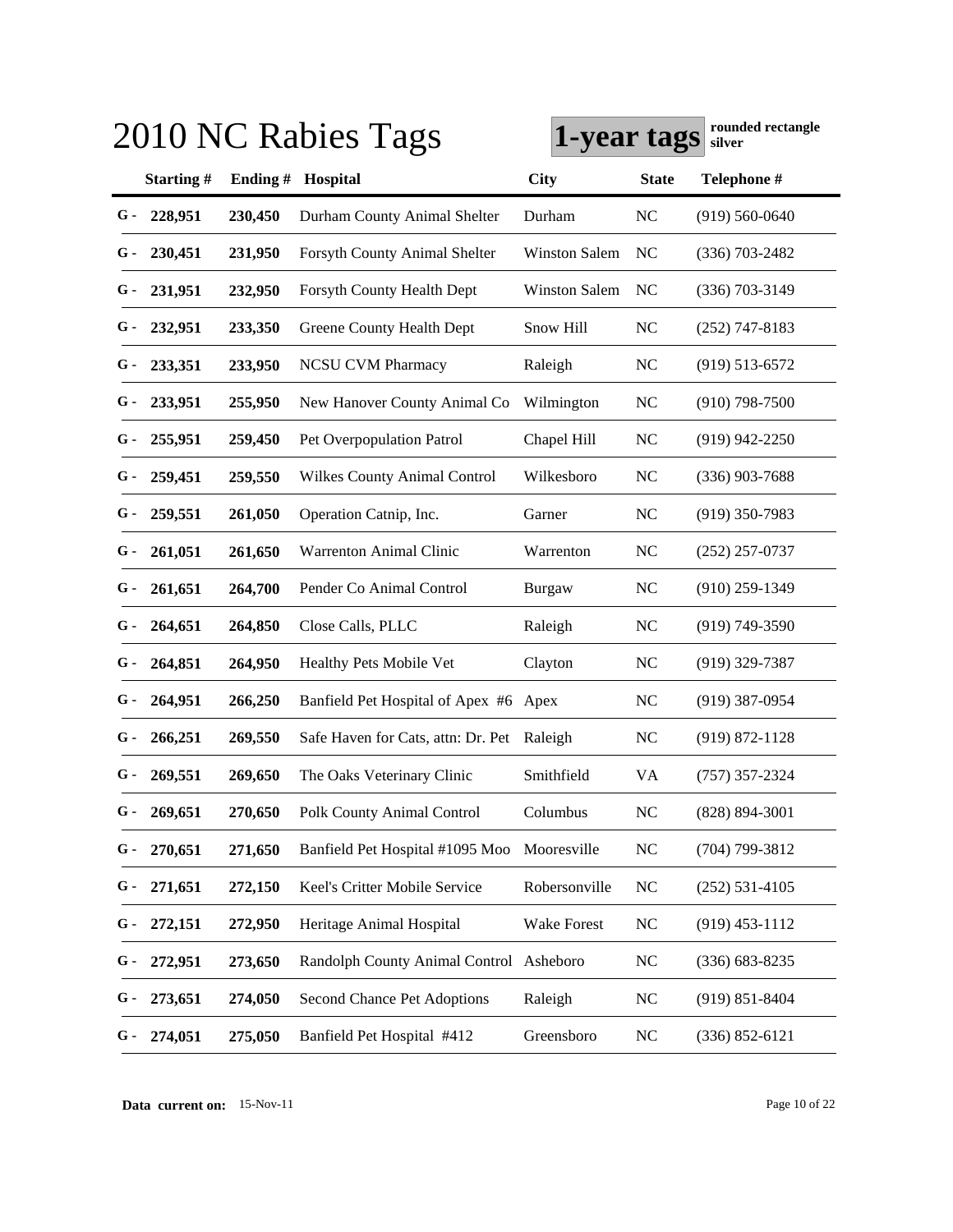|       |               |         | 2010 NC Rabies Tags                           | 1-year tags          |              | rounded rectangle<br>silver |
|-------|---------------|---------|-----------------------------------------------|----------------------|--------------|-----------------------------|
|       | Starting#     | Ending# | Hospital                                      | <b>City</b>          | <b>State</b> | Telephone #                 |
| G-    | 275,051       | 277,050 | Banfield Pet Hospital #413                    | Greensboro           | <b>NC</b>    | $(336)$ 545-8333            |
| G -   | 277,051       | 278,050 | Banfield Pet Hospital #414 Winst              | <b>Winston Salem</b> | NC           | $(336)$ 377-3026            |
| G -   | 277,401       | 277,500 | Banfield Pet Hospital #411 Winst              | Winston-Salem        | NC           | $(336)$ 765-8339            |
| G -   | 278,001       | 278,100 | Brown Creek Animal Hospital                   | Polkton              | <b>NC</b>    | $(704)$ 272-5500            |
| G -   | 278,051       | 279,250 | <b>Bunn Animal Hospital</b>                   | Bunn                 | <b>NC</b>    | $(919)$ 496-7401            |
| G -   | 279,251       | 281,050 | Banfield Pet Hospital #415 Fayet Fayetteville |                      | <b>NC</b>    | $(910) 864 - 1337$          |
| G -   | 281,051       | 282,050 | <b>Buckley Animal Hospital</b>                | Charlotte            | <b>NC</b>    | $(704)$ 540-5077            |
| $G$ - | 282,051       | 282,850 | Banfield Pet Hospital of Arden #              | Arden                | <b>NC</b>    | $(828) 681 - 0519$          |
| $G$ - | 282,851       | 283,850 | Cat Care Veterinary Clinic                    | Morrisville          | <b>NC</b>    | $(919)$ 380-2737            |
| G -   | 283,851       | 285,150 | Four Paws Veterinary Hospital                 | Southport            | <b>NC</b>    | $(910)$ 457-7387            |
| G -   | 285,151       | 286,050 | Banfield Pet Hospital #1413                   | <b>Burlington</b>    | <b>NC</b>    | $(336) 524-9106$            |
| G -   | 286,051       | 286,450 | <b>Tyson Animal Hospital</b>                  | Durham               | <b>NC</b>    | $(919)$ 544-8297            |
| G -   | 286,451       | 287,550 | Banfield Pet Hospital - Hickory               | Hickory              | <b>NC</b>    | $(828)$ 261-0356            |
| G -   | 287,551       | 288,150 | Grassy Creek Animal Hospital                  | King                 | <b>NC</b>    | $(336)$ 983-2011            |
| G -   | 288,151       | 288,350 | <b>Chatham County Animal Control</b>          | Pittsboro            | <b>NC</b>    | $(919)$ 542-7203            |
| G -   | 288,351       | 288,550 | Homeward Bound Mobile Vet Se                  | Raleigh              | <b>NC</b>    | $(919)$ 847-2500            |
|       | $G - 288,551$ | 288,950 | Bear Creek Mobile Vet Service                 | Alermarle            | NC           | $(704)$ 463-7677            |
| G -   | 288,951       | 289,250 | <b>Beaufort County Animal Shelter</b>         | Washington           | <b>NC</b>    | $(252)$ 946-4517            |
| G -   | 289,251       | 289,850 | Humane Society of Richmond Co Rockingham      |                      | <b>NC</b>    | $(910) 895 - 0335$          |
| G -   | 289,851       | 290,350 | Cary Animal Control                           | Cary                 | <b>NC</b>    | $(919)$ 319-4517            |
| G -   | 290,351       | 290,850 | Robeson County Animal Shelter                 | St. Paul             | <b>NC</b>    | $(910) 865 - 2200$          |
| G -   | 290,851       | 292,350 | Banfield Pet Hospital #1509                   | Charlotte            | <b>NC</b>    | $(704) 583 - 9440$          |
| G -   | 292,251       | 295,350 | Yellowhorse Mobile Vet Service                | Concord              | <b>NC</b>    | $(704)$ 305-3673            |

**Data current on:** 15-Nov-11 Page 11 of 22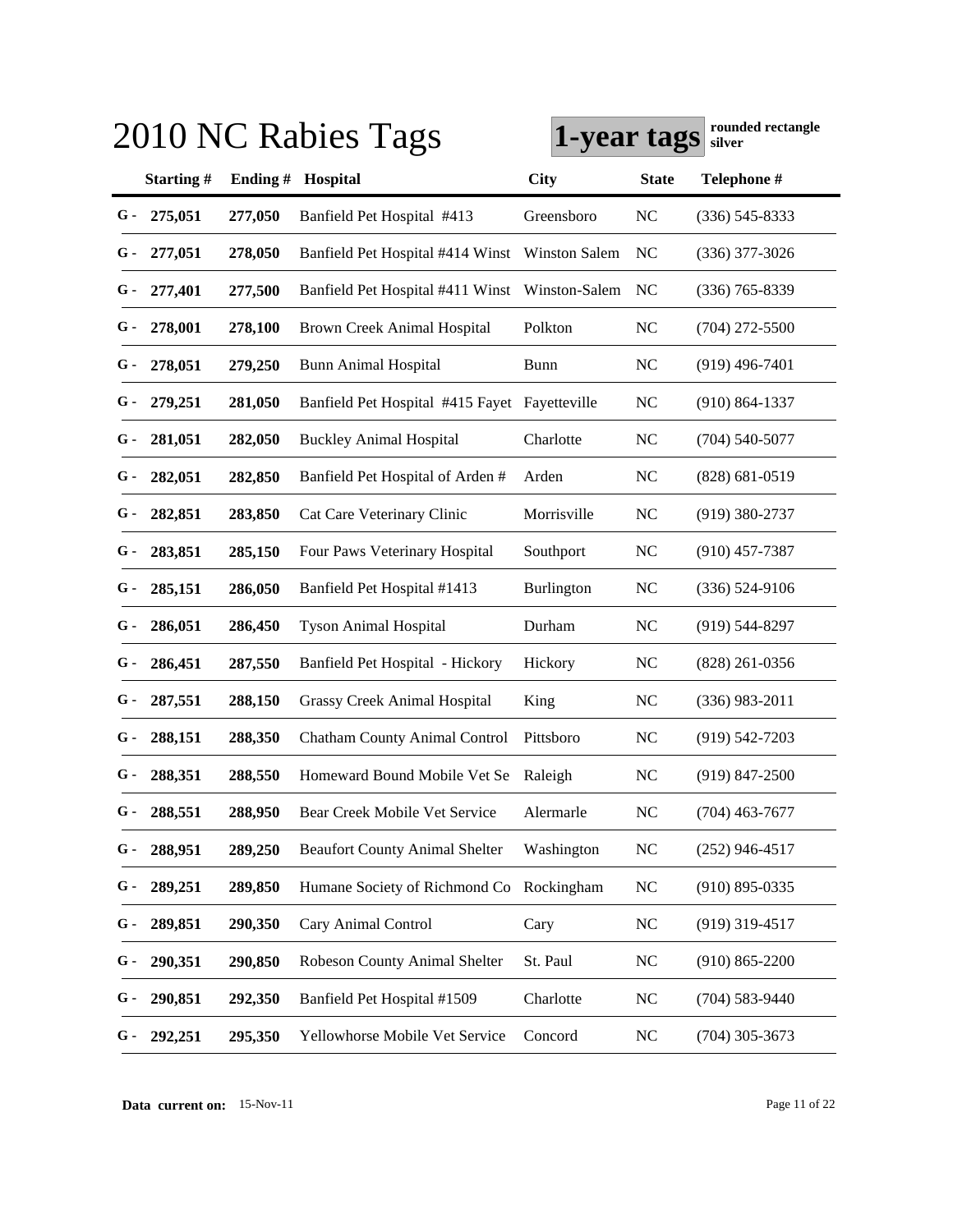|     |               |            | 2010 NC Rabies Tags                         | 1-year tags           |                | rounded rectangle<br>silver |
|-----|---------------|------------|---------------------------------------------|-----------------------|----------------|-----------------------------|
|     | Starting#     | Ending $#$ | Hospital                                    | City                  | <b>State</b>   | Telephone #                 |
| G - | 292,351       | 292,750    | <b>Surry County Animal Control</b>          | Dodson                | <b>NC</b>      | $(336)$ 401-8481            |
| G - | 292,751       | 294,450    | North End Veterinary Clinic                 | Lumberton             | N <sub>C</sub> | $(910)$ 738-9368            |
| G - | 294,451       | 294,550    | Holistic Mobile Veterinary Servic Asheville |                       | N <sub>C</sub> | $(828)$ 278-0450            |
| G - | 294,551       | 294,750    | Outback Mobile Veterinary Servi             | Morganton             | <b>NC</b>      | $(828)$ 448-9295            |
| G - | 294,751       | 294,950    | Freer Equine Mobile Vet Svcs                | Tryon                 | <b>NC</b>      | $(828) 894 - 2627$          |
| G - | 294,951       | 295,250    | Chapel Hill Mobile Vet House Ca Chapel Hill |                       | <b>NC</b>      | $(919)$ 357-3440            |
| G - | 295,351       | 295,550    | Heart and Hand Vet Hospital                 | Charlotte             | <b>NC</b>      | $(704) 573 - 2744$          |
| G - | 295,551       | 295,850    | The Country Vet Mobile Veterina Hollywood   |                       | MD             | 704-572-2251                |
| G - | 295,851       | 296,350    | Smokey Park Veterinary Hospital Candler     |                       | <b>NC</b>      | $(828) 665 - 1001$          |
| G - | 296,351       | 296,450    | Dr. Wrenn Mathis                            | Clinton               | <b>NC</b>      | $(910)$ 385-4873            |
| G - | 296,451       | 296,950    | Tram Road Animal Hospital                   | Clinton               | <b>NC</b>      | $(910) 592 - 3102$          |
| G - | 296,951       | 297,550    | Warren County Animal Ark (Shel              | Warrenton             | <b>NC</b>      | $(252)$ 257-6137            |
| G - | 297,551       | 297,950    | Paws of Hertford County                     | Como                  | <b>NC</b>      | $(252)$ 287-8998            |
| G - | 297,951       | 298,950    | Cornelius Police Dept / Animal C            | Cornelius             | N <sub>C</sub> | $(704)$ 892-1363            |
| G - | 298,251       | 299,250    | Banfield Pet Hospital #1846 Mor             | Morehead City         | NC             | $(252)$ 247-4442            |
| G - | 299,251       | 299,750    | Dilworth Animal Hospital                    | Charlotte             | <b>NC</b>      | (9704) 575-7354             |
|     | $G - 299,751$ | 300,450    | Animal Hospital of Mebane                   | Mebane                | NC             | $(919)$ 304-1600            |
| G - | 300,451       | 301,050    | Franklin County Animal Control              | Louisburg             | <b>NC</b>      | $(919)$ 496-3032            |
| G - | 301,051       | 301,550    | Banfield Pet Hospital #1511 Blac            | Charlotte             | <b>NC</b>      | $(704)$ 844-6676            |
| G - | 301,551       | 302,250    | Banfield Pet Hospital #1508                 | Concord               | <b>NC</b>      | (704) 782-3921              |
| G - | 301,701       | 311,300    | Mitchell County Animal Rescue               | <b>Spruce Pines</b>   | <b>NC</b>      | $(828)$ 765-6952            |
| G - | 302,251       | 302,250    | Cedarwood Mobile Veterinary Se              | <b>Willow Springs</b> | NC             | $(919)$ 422-8561            |
| G - | 302,351       | 302,550    | Dr Ivey Smith                               | Snow Hill             | NC             | $(252)$ 714-9581            |

**Data current on:** 15-Nov-11 Page 12 of 22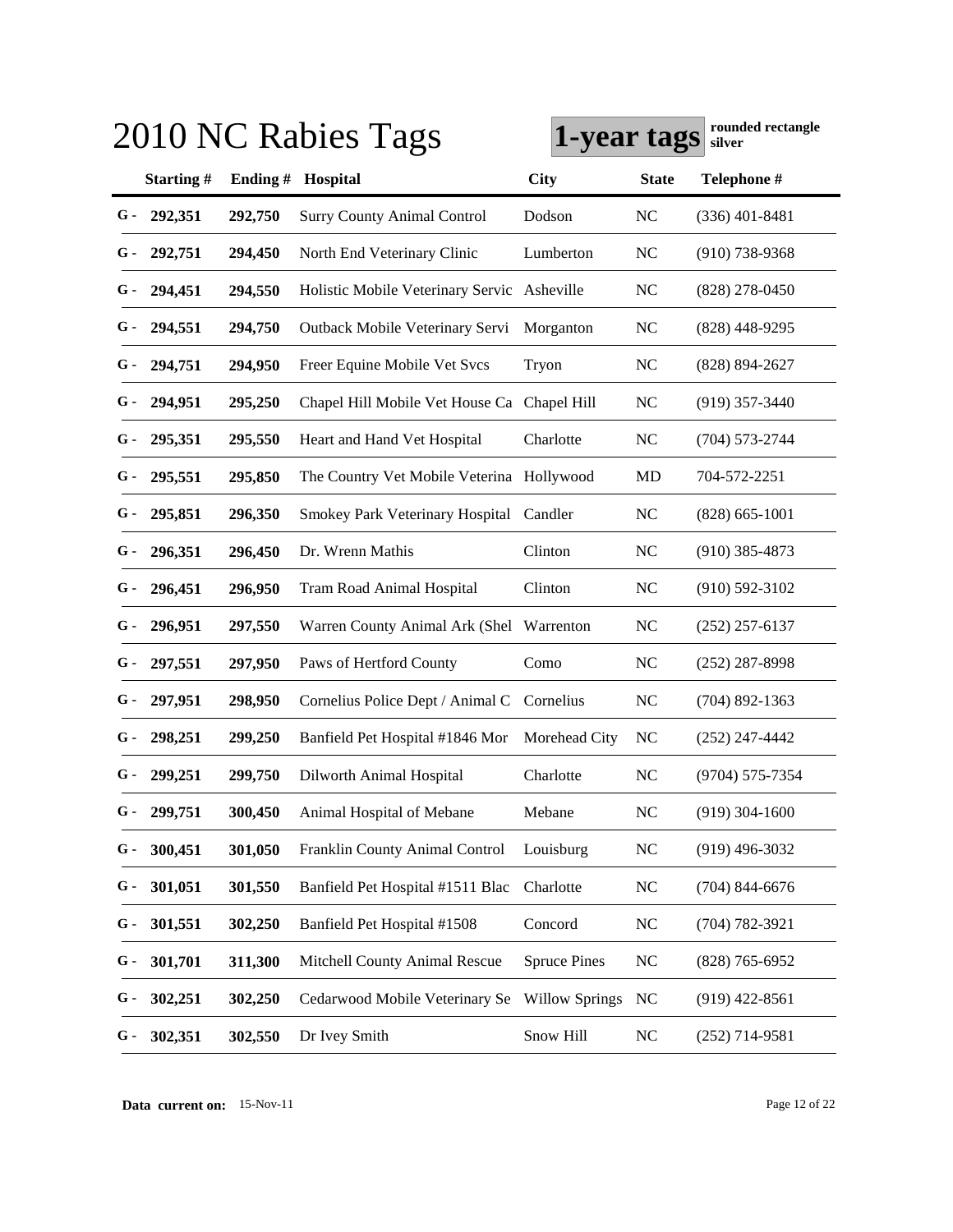| 2010 NC Rabies Tags | rounded rectangle<br>1-year tags<br>silver |         |                                               |              |              |                    |
|---------------------|--------------------------------------------|---------|-----------------------------------------------|--------------|--------------|--------------------|
|                     | Starting#                                  | Ending# | Hospital                                      | City         | <b>State</b> | Telephone #        |
| G-                  | 302,551                                    | 302,650 | Cats Amore Mobile Vet Practice                | Mocksville   | <b>NC</b>    | $(336)$ 406-2155   |
| G -                 | 302,651                                    | 303,150 | Care First Animal Hospital at Gra Morrisville |              | <b>NC</b>    | 919-462-1212       |
| G -                 | 303,151                                    | 303,350 | Albermarle Mobile Veterinary Se               | Hertford     | <b>NC</b>    | 252-562-4884       |
| G -                 | 303,351                                    | 303,850 | <b>Lincoln County Animal Services</b>         | Lincolnton   | <b>NC</b>    | $(704)$ 736-8517   |
| G -                 | 303,851                                    | 304,050 | Matthews Mobile Vet Service                   | Hickory      | <b>NC</b>    | $(828)$ 308-8512   |
| G -                 | 304,051                                    | 304,750 | Banfield, Pet Hospital Asheville              | Asheville    | <b>NC</b>    | $(828)$ 298-1800   |
| G -                 | 304,751                                    | 305,750 | Banfield Pet Hospital Knightdale              | Knightdale   | NC           | $(919)$ 266-1747   |
| G -                 | 305,751                                    | 306,150 | Harmony Animal Hospital                       | Apex         | NC           | $(919)$ 303-3456   |
| G -                 | 306,151                                    | 306,350 | <b>Gaston County Animal Control</b>           | Dallas       | <b>NC</b>    | 704-922-9716       |
| G -                 | 306,351                                    | 306,450 | Health in Harmony Int. Mobile V               | Apex         | <b>NC</b>    | 919-924-4429       |
| G -                 | 306,451                                    | 306,650 | <b>Stanly County HD Animal Contr</b>          | Albermarle   | NC           | 704-982-8354       |
| G -                 | 306,601                                    | 306,800 | Onslow Animal Hospital, Inc.                  | Jacksonville | NC           | $(910)$ 347-1219   |
| G -                 | 306,801                                    | 306,900 | <b>Wellspring Holistic Vet Care</b>           | Castle Hayne | NC           | $(910)$ 763-1230   |
| G -                 | 306,901                                    | 307,300 | Surry Spay Neuter Clinic                      | Ararat       | NC           | $(336)$ 756-2578   |
| G -                 | 307,301                                    | 307,900 | <b>Cotswold Animal Hospital</b>               | Charlotte    | <b>NC</b>    | $(704)$ 365-3787   |
| G -                 | 307,901                                    | 309,100 | Baird's Animal Hospital                       | Lumberton    | NC           | $(910)$ 739-4998   |
|                     | $G - 308,701$                              | 308,800 | Piedmont Equine Mobile Veterin                | Marshville   | NC           | $(704)$ 989-3933   |
| G -                 | 308,801                                    | 308,900 | Lake Norman Equine Clinic                     | Mooresville  | NC           | $(704)$ 278-0321   |
| G -                 | 309,201                                    | 310,700 | North Paw Animal Hospital, Inc.               | Durham       | NC           | $(919)$ 471-1471   |
| G -                 | 311,301                                    | 311,400 | Swift Creek Animal Hospital, P.               | Raleigh      | NC           | $(919) 851 - 8387$ |
| G -                 | 311,401                                    | 311,700 | Northwest Animal Hospital                     | Oak Ridge    | NC           | $(336) 643 - 8984$ |
| G -                 | 311,701                                    | 312,900 | Hampstead Animal Hospital (PE                 | Hampstead    | NC           | $(910) 686 - 4806$ |
| G -                 | 311,901                                    | 312,700 | Banfield Pet Hospital #1510                   | Charlotte    | NC           | $(704)$ 599-2957   |

**Data current on:** 15-Nov-11 Page 13 of 22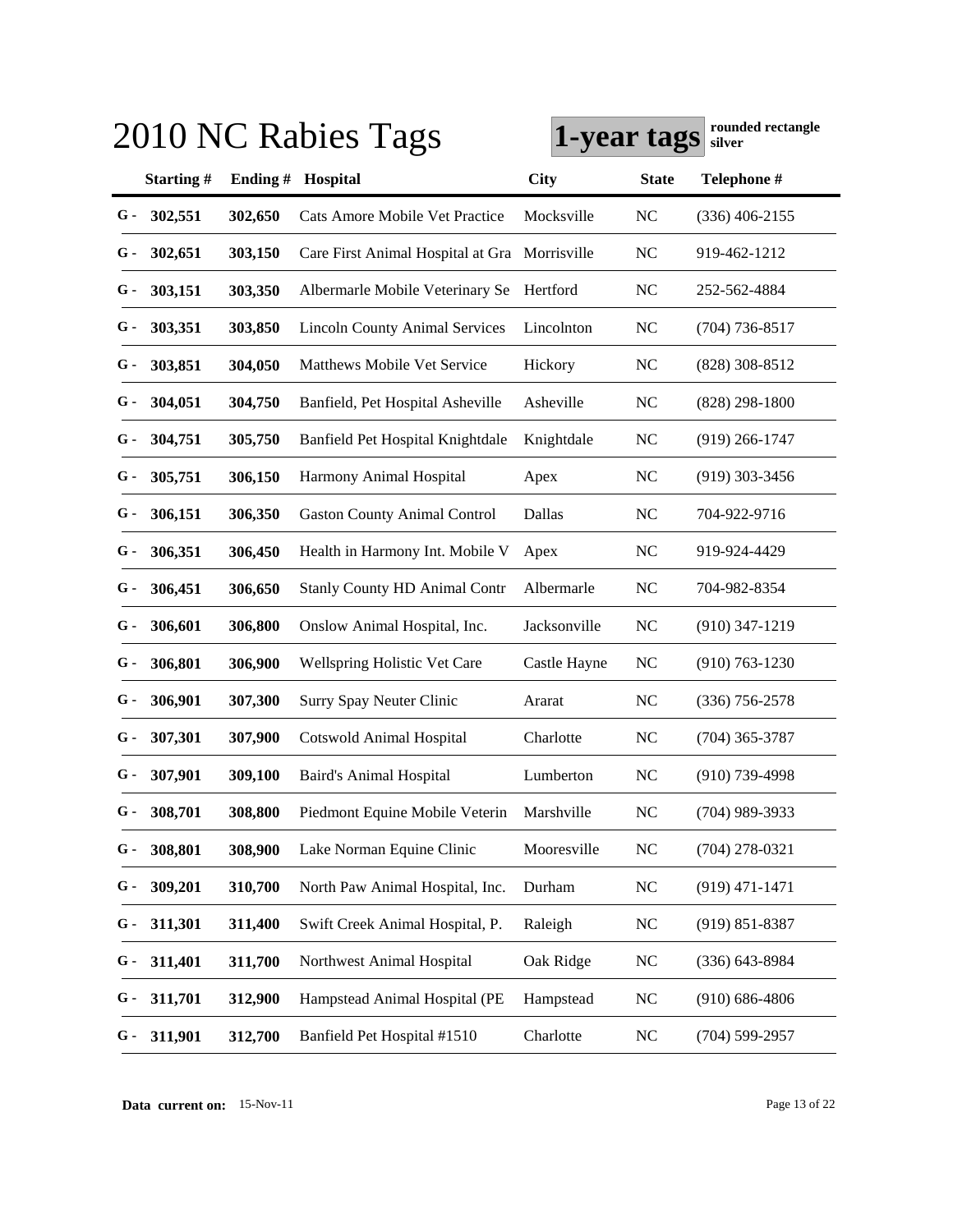| rounded rectangle<br>2010 NC Rabies Tags<br>1-year tags<br>silver |         |                                            |                |              |                    |  |
|-------------------------------------------------------------------|---------|--------------------------------------------|----------------|--------------|--------------------|--|
| Starting#                                                         | Ending# | Hospital                                   | City           | <b>State</b> | Telephone #        |  |
| 312,701<br>G -                                                    | 313,700 | <b>Banfield Pet Hospital Matthews</b>      | Matthews       | <b>NC</b>    | $(704)$ 847-7001   |  |
| 313,701<br>G -                                                    | 314,200 | A Country Vet Clinic                       | Wilmington     | NC           | 910-399-2934       |  |
| 314,201<br>G -                                                    | 315,200 | Cat Clinic of Cary                         | Cary           | <b>NC</b>    | $(919)$ 469-9000   |  |
| 315,201<br>G -                                                    | 316,200 | China Grove Animal Hospital                | China Grove    | <b>NC</b>    | $(704)$ 857-1017   |  |
| 316,201<br>G -                                                    | 318,200 | Granville Co Animal Control                | Oxford         | NC           | $(919) 693 - 6749$ |  |
| G -<br>318,201                                                    | 320,200 | Guilford Co Env Health, Attn Be            | Greensboro     | <b>NC</b>    | $(336)$ 641-4459   |  |
| G -<br>320,201                                                    | 321,200 | Dr. P J Boatwright                         | <b>Brevard</b> | NC           | $(828)$ 553-5792   |  |
| 321,201<br>G -                                                    | 322,200 | Riverbend Swine Consulting, PC             | Goldsboro      | NC           | $(919) 731 - 3002$ |  |
| 322,201<br>G -                                                    | 322,400 | <b>Bullock Animal Clinic</b>               | New Bern       | NC           | $(252)$ 637-6161   |  |
| 322,401<br>G -                                                    | 322,700 | Catawba County Animal Control              | Newton         | <b>NC</b>    | $(828)$ 464-7686   |  |
| 322,701<br>G -                                                    | 323,300 | Animal Hospital                            | Whiteville     | <b>NC</b>    | $(910)$ 642-3221   |  |
| 323,201<br>G -                                                    | 323,500 | APS of Caswell County                      | Yanceyville    | NC           | $(336) 694 - 4921$ |  |
| 323,501<br>G -                                                    | 323,700 | <b>ABEVET</b>                              | Pittsboro      | NC           | $(919)$ 933-8680   |  |
| 323,701<br>G -                                                    | 324,700 | Wilmington Animal Health Care              | Wilmington     | NC           | $(910) 791 - 7101$ |  |
| 324,701<br>G -                                                    | 329,700 | Spay Neuter Vet Clinic of Sandhi           | <b>Vass</b>    | <b>NC</b>    | $(910)$ 692-3499   |  |
| 329,701<br>G -                                                    | 330,700 | Alamance Animal Emergency Ho Burlington    |                | <b>NC</b>    | $(336)$ 228-7226   |  |
| $G - 330,701$                                                     | 330,800 | Nature Veterinary Center                   | South Hill     | VA           | $(434)$ 447-3553   |  |
| 330,801<br>G -                                                    | 331,200 | Carolina Animal Hospital of Cree Creedmoor |                | NC           | $(919) 528 - 0606$ |  |
| 331,201<br>G -                                                    | 331,400 | Mobile Laser Veterinary Services           | Raleigh        | NC           | $(919)$ 720-6686   |  |
| 331,401<br>G -                                                    | 331,600 | Shelton's Veterinary Clinic                | Williamston    | NC           | $(252)$ 792-2808   |  |
| 331,601<br>G -                                                    | 331,700 | Holmes Mobile Veterinary Servic Banner Elk |                | NC           | $(828)$ 266-3959   |  |
| 331,701<br>G -                                                    | 333,700 | Academy Animal Hospital, P.A.              | Jacksonville   | NC           | $(910)$ 353-3131   |  |
| 333,701<br>G -                                                    | 335,300 | Animal Hospital of Beulaville, P.          | Beulaville     | NC           | $(910)$ 298-8188   |  |

**Data current on:** 15-Nov-11 Page 14 of 22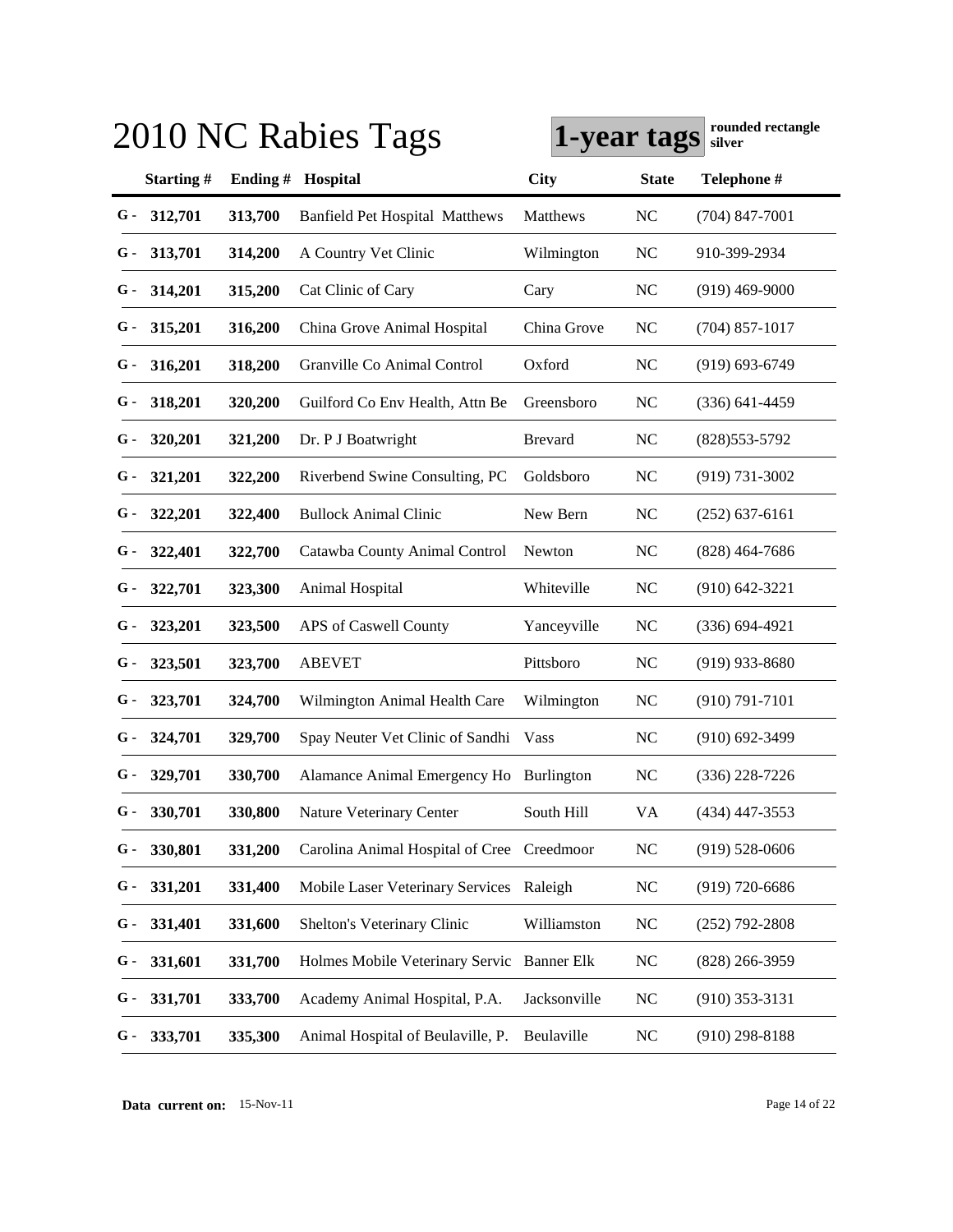|       |               |            | 2010 NC Rabies Tags                     | 1-year tags          |                | rounded rectangle<br>silver |
|-------|---------------|------------|-----------------------------------------|----------------------|----------------|-----------------------------|
|       | Starting#     | Ending $#$ | Hospital                                | City                 | <b>State</b>   | Telephone #                 |
| G-    | 335,301       | 335,600    | <b>Stokes County Animal Shelter</b>     | Germanton            | <b>NC</b>      | $(336)$ 994-2788            |
| G -   | 335,601       | 335,800    | Reedy Creek Animal Clinic COL           | Cary                 | N <sub>C</sub> | 919-467-7848                |
| G -   | 335,801       | 336,600    | Lake Wheeler Veterinary Hospita         | Raleigh              | <b>NC</b>      | $(919) 829 - 5511$          |
| $G-$  | 336,601       | 336,700    | Paws & Claws Mobile Vet                 | Huntersville         | N <sub>C</sub> | $(704)$ 779-4200            |
| $G-$  | 336,701       | 336,900    | Western Wake Veterinary Servic          | Apex                 | <b>NC</b>      | $(919)$ 362-1344            |
| G -   | 336,901       | 337,700    | <b>Foothills Humane Society</b>         | Columbus             | <b>NC</b>      | (828) 863-4444              |
| G -   | 337,701       | 338,200    | SPCA of the Triad                       | Greensboro           | <b>NC</b>      | $(336)$ 375-3222            |
| G -   | 338,201       | 338,400    | <b>Union County Animal Services B</b>   | Monroe               | <b>NC</b>      | $(704)$ 283-3548            |
| $G$ - | 338,401       | 338,500    | Dr. Perrin Heartway                     | Pittsboro            | <b>NC</b>      | (919) 444-1371 & 54         |
| G -   | 338,501       | 338,700    | <b>Burke County Sheriff Dept Anim</b>   | Morganton            | NC             | $(828)$ 438-5500            |
| G -   | 338,701       | 339,200    | The Pet Hospital                        | <b>Bessemer City</b> | 28             | $(704)$ 629-5390            |
| G -   | 339,201       | 334,000    | Care First Animal Hospital at Ob        | Raleigh              | <b>NC</b>      |                             |
| $G-$  | 340,001       | 340,200    | Banfield Pet Hospital - Sou. Pine       | Aberdeen             | <b>NC</b>      | $(910)$ 692-4931            |
| G -   | 340,701       | 340,800    | Banfield Pet Hospital - Sou. Pine       | Aberdeen             | <b>NC</b>      | $(910)$ 692-4931            |
| G -   | 340,801       | 341,800    | Lake Norman Animal Hospital, P          | Mooresville          | <b>NC</b>      | $(704)$ 664-7387            |
| G -   | 341,801       | 344,800    | Burlington Animal Shelter/Adopt         | Haw River            | <b>NC</b>      | $(336)$ 578-0343            |
|       | $G - 344,701$ | 345,200    | Rowan County Animal Control/S Salisbury |                      | NC             | $(704)$ 216-7768            |
| G -   | 345,201       | 345,700    | Banfield Pet Hospital #600              | Durham               | <b>NC</b>      | $(919)$ 402-8801            |
| G -   | 345,301       | 345,600    | Fisher Veterinary Hospital, PA          | Raleigh              | <b>NC</b>      | $(919) 790 - 0412$          |
| G -   | 345,601       | 345,700    | Phillips Animal Medical Hospital        | Gastonia             | <b>NC</b>      | $(704) 867 - 3514$          |
| G -   | 345,701       | 347,700    | Asheville Humane Society                | Asheville            | <b>NC</b>      | $(828)$ 253-6807            |
| G -   | 347,701       | 347,800    | Clarksville Veterinary Clinic           | Clarksville          | VA             | $(434)$ 374-0166            |
| G -   | 347,801       | 348,800    | <b>Tower Animal Hospital</b>            | Raleigh              | <b>NC</b>      | $(919)$ 231-8030            |

**Data current on:** 15-Nov-11 Page 15 of 22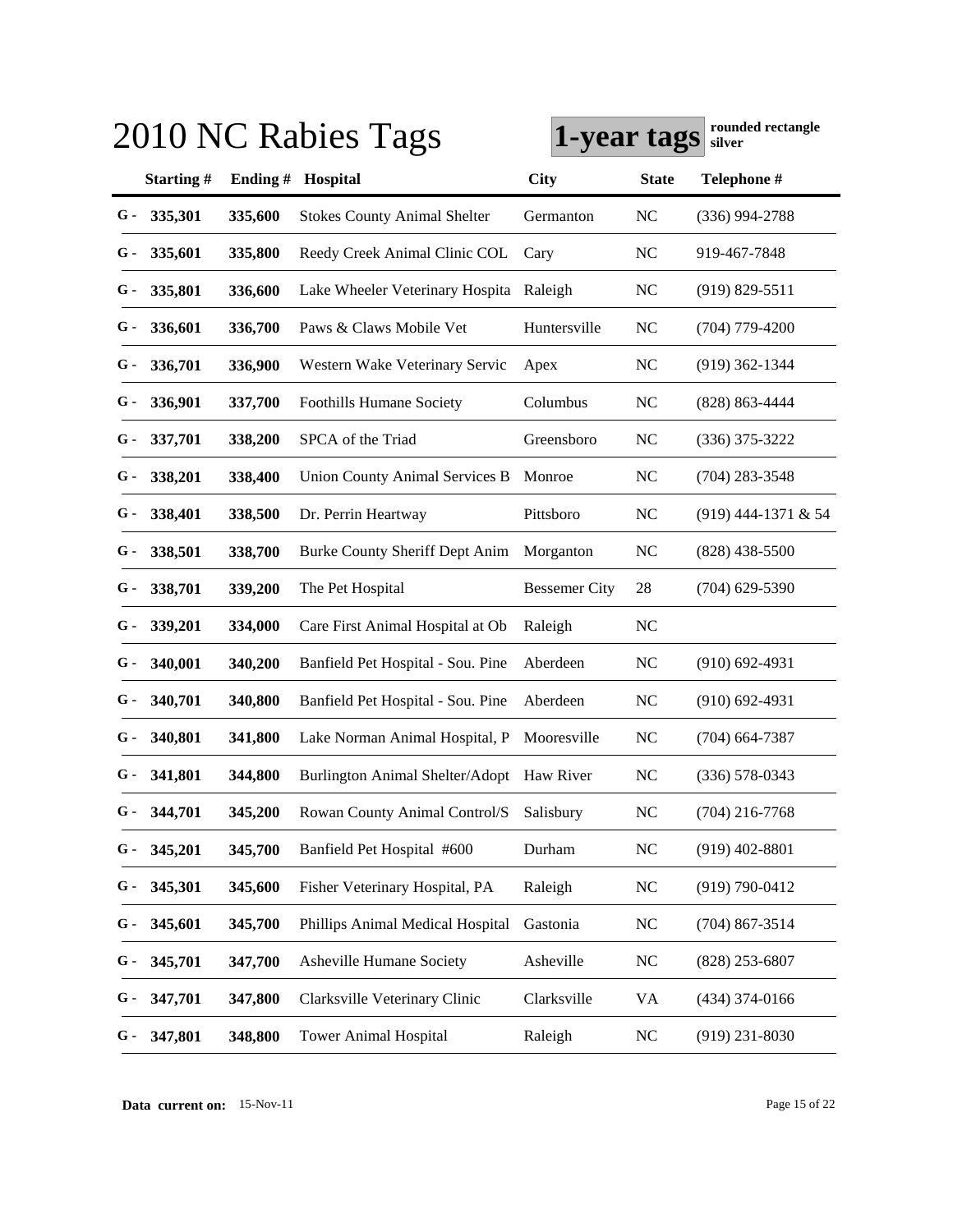| 2010 NC Rabies Tags | rounded rectangle<br>1-year tags<br>silver |         |                                          |               |              |                    |
|---------------------|--------------------------------------------|---------|------------------------------------------|---------------|--------------|--------------------|
|                     | Starting#                                  | Ending# | Hospital                                 | City          | <b>State</b> | Telephone #        |
| G-                  | 348,801                                    | 349,000 | St. Francis Animal Hospital              | Durham        | <b>NC</b>    | $(919)$ 286-2727   |
| G -                 | 349,001                                    | 349,200 | Banfield Pet Hospital - Sou. Pine        | Aberdeen      | <b>NC</b>    | $(910)$ 692-4931   |
| G -                 | 349,201                                    | 350,000 | <b>Bladen Animal Hospital</b>            | Elizabethtown | NC           | $(910) 862 - 3960$ |
| G -                 | 350,001                                    | 350,100 | Paws At Your Doorstep Mobile             | Cary          | <b>NC</b>    | 919-247-2670       |
| G -                 | 350,101                                    | 350,200 | Alexander At The Park Vet Hospi Durham   |               | <b>NC</b>    | 919-484-9909       |
| G -                 | 350,201                                    | 350,300 | <b>Macon County Humane Society</b>       | Franklin      | NC           | $(828)$ 524-4588   |
| G -                 | 350,301                                    | 350,400 | Dr Richard D. Kirkman                    | Siler City    | NC           | $(919) 742 - 5500$ |
| G -                 | 350,401                                    | 350,500 | Vetcare Mobile Service                   | Cary          | NC           | $(919)$ 363-0773   |
| G -                 | 350,501                                    | 350,700 | Hyde County Rabies Clinic                | Fairfield     | <b>NC</b>    | $(252)$ 945-5543   |
| G -                 | 350,501                                    | 351,000 | Catawba County Animal Control            | Newton        | <b>NC</b>    | $(828)$ 464-7686   |
| G -                 | 351,001                                    | 351,100 | United Animal Coalition (Shelter         | Greensboro    | <b>NC</b>    | $(336)$ 297-5020   |
| G -                 | 351,100                                    | 351,300 | Gaston Lox Cost Spay Neuter Cli          | Gastonia      | <b>NC</b>    | 704-868-4673       |
| G -                 | 351,301                                    | 351,500 | <b>Macon County Animal Control</b>       | Franklin      | NC           | $(828)$ 349-2490   |
| G -                 | 351,701                                    | 351,800 | Southport Oak Island Animal Res          | Southport     | NC           | $(910)$ 457-6340   |
| G -                 | 351,801                                    | 351,900 | NorthLake Mobile Vet Equine Se           | Statesville   | NC           | 704-876-0303       |
| G -                 | 351,901                                    | 352,100 | Cashiers-Highlands Humane Soci Cashiers  |               | <b>NC</b>    | $(828)$ 743-5752   |
|                     | $G - 352,101$                              | 352,300 | Lexington Large Animal Medicin Lexington |               | NC           | $(336)$ 787-4901   |
| G -                 | 352,301                                    | 352,400 | East Meets West Mobile Vet Serv Raleigh  |               | NC           | 443-756-8600 cell  |
| G -                 | 352,401                                    | 352,600 | The Kindness Mobile Spay-Neute Maysville |               | NC           | $(252)$ 422-6770   |
| G -                 | 352,501                                    | 352,600 | Onslow Animal Hospital, Inc.             | Jacksonville  | NC           | $(910)$ 347-1219   |
| G -                 | 352,601                                    | 353,000 | Pamlico Co Health Dept                   | Bayboro       | NC           | $(252)$ 745-5634   |
| G -                 | 353,001                                    | 353,500 | Banfield Pet Hospital #411 Winst         | Winston-Salem | <b>NC</b>    | $(336)$ 765-8339   |
| G -                 | 353,501                                    | 354,000 | <b>NCSU CVM Mobile Surgery</b>           | Raleigh       | $\rm NC$     | $(919) 606 - 2752$ |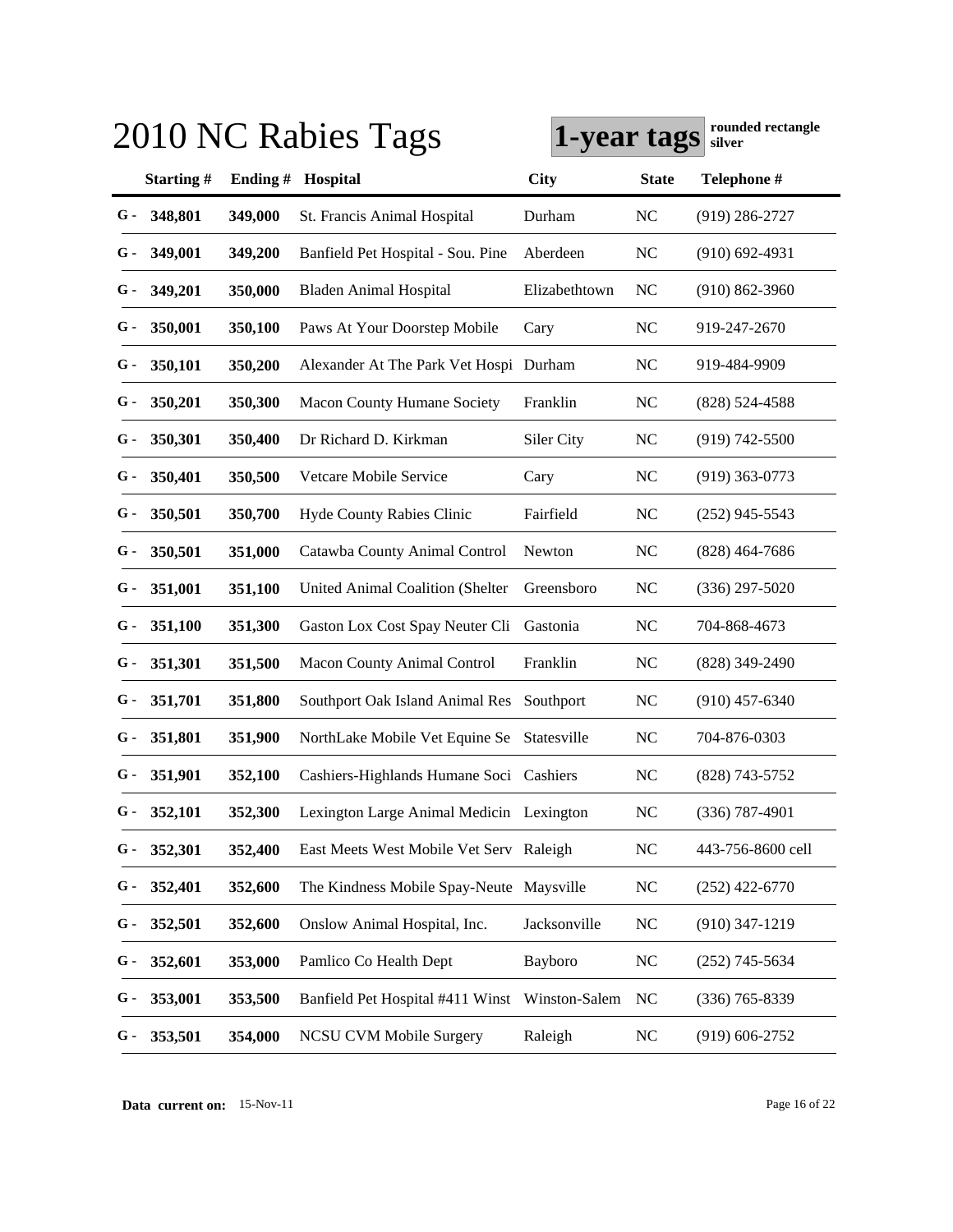| rounded rectangle<br>2010 NC Rabies Tags<br>1-year tags<br>silver |         |                                    |               |                                                                                                                                                                                  |                    |  |
|-------------------------------------------------------------------|---------|------------------------------------|---------------|----------------------------------------------------------------------------------------------------------------------------------------------------------------------------------|--------------------|--|
| Starting#                                                         |         | Hospital                           | City          | <b>State</b>                                                                                                                                                                     | Telephone #        |  |
| 353,501                                                           | 354,000 | <b>NCSU CVM Mobile Surgery</b>     | Raleigh       | NC                                                                                                                                                                               | $(919)$ 606-2752   |  |
| 353,501                                                           | 354,000 | Wake County Animal Care & Co       | Raleigh       | <b>NC</b>                                                                                                                                                                        | $(919)$ 212-7387   |  |
| 354,001                                                           | 354,500 | Huntersville Animal Control        | Huntersville  | NC                                                                                                                                                                               | $(704)$ 875-6542   |  |
| 354,501                                                           | 355,500 | Vance County Animal Shelter        | Henderson     | <b>NC</b>                                                                                                                                                                        | $(252)$ 492-3136   |  |
| 355,501                                                           | 356,000 | Banfield Pet Hospital #600         | Durham        | NC                                                                                                                                                                               | $(919)$ 402-8801   |  |
| 356,001                                                           | 357,700 | Union County Animal Services B     | Monroe        | NC                                                                                                                                                                               | $(704)$ 283-3548   |  |
| 357,701                                                           | 360,000 |                                    |               | <b>NC</b>                                                                                                                                                                        | $(336)$ 787-4901   |  |
| 357,901                                                           | 358,000 | <b>Animal Medical Center</b>       | Danville      | VA                                                                                                                                                                               | (434) 793-6477     |  |
| 358,001                                                           | 359,700 | <b>Bladen Animal Hospital</b>      | Elizabethtown | NC                                                                                                                                                                               | $(910) 862 - 3960$ |  |
| 359,701                                                           | 359,900 | <b>Brown Creek Animal Hospital</b> | Polkton       | NC                                                                                                                                                                               | $(704)$ 272-5500   |  |
| 360,001                                                           | 361,500 | Shelton's Veterinary Clinic        | Williamston   | NC                                                                                                                                                                               | $(252)$ 792-2808   |  |
| 361,501                                                           | 363,000 | Friends for Animals/Humane Soc     | Morganton     | NC                                                                                                                                                                               | $(828)$ 433-1115   |  |
| 363,001                                                           | 364,500 | Long Animal Hospital               | Charlotte     | NC                                                                                                                                                                               | $(704)$ 523-2996   |  |
| 364,501                                                           | 365,000 |                                    |               | NC                                                                                                                                                                               | $(919)$ 261-8811   |  |
| 365,001                                                           | 365,400 |                                    |               | <b>NC</b>                                                                                                                                                                        | $(828)$ 446-9838   |  |
| 365,701                                                           | 365,900 | <b>Jones County Health Dept</b>    | Trenton       | NC                                                                                                                                                                               | $(252)$ 448-9111   |  |
| $G - 365,901$                                                     | 366,000 | Wallace Animal Hospital            | Teachey       | NC                                                                                                                                                                               | $(910)$ 285-5454   |  |
| 366,001                                                           | 366,400 | Gaston Veterinary Hospital Asso    | Gastonia      | NC                                                                                                                                                                               | $(704)$ 864-5739   |  |
| 366,401                                                           | 366,600 | Carolina Cat Clinic                | Gastonia      | NC                                                                                                                                                                               | $(704)$ 865-5554   |  |
| 366,601                                                           | 366,900 | Albermarle Mobile Veterinary Se    | Hertford      | NC                                                                                                                                                                               | 252-562-4884       |  |
| 366,901                                                           | 367,000 | Triangle Veterinary Referral Hos   | Durham        | NC                                                                                                                                                                               | 919-489-0615       |  |
| 367,001                                                           | 367,500 | <b>Ironton Animal Hospital</b>     | Iron Station  | NC                                                                                                                                                                               | $(704)$ 732-4424   |  |
| 367,501                                                           | 368,000 |                                    |               | NC                                                                                                                                                                               | $(704)$ 732-0728   |  |
|                                                                   |         |                                    | Ending#       | Lexington Large Animal Medicin Lexington<br>Knightdale Community Animal H Knightdale<br>Mobile Vet to Pet Service & Clini Hickory<br>Lincolnton Animal Hospital, P.A. Lincolnton |                    |  |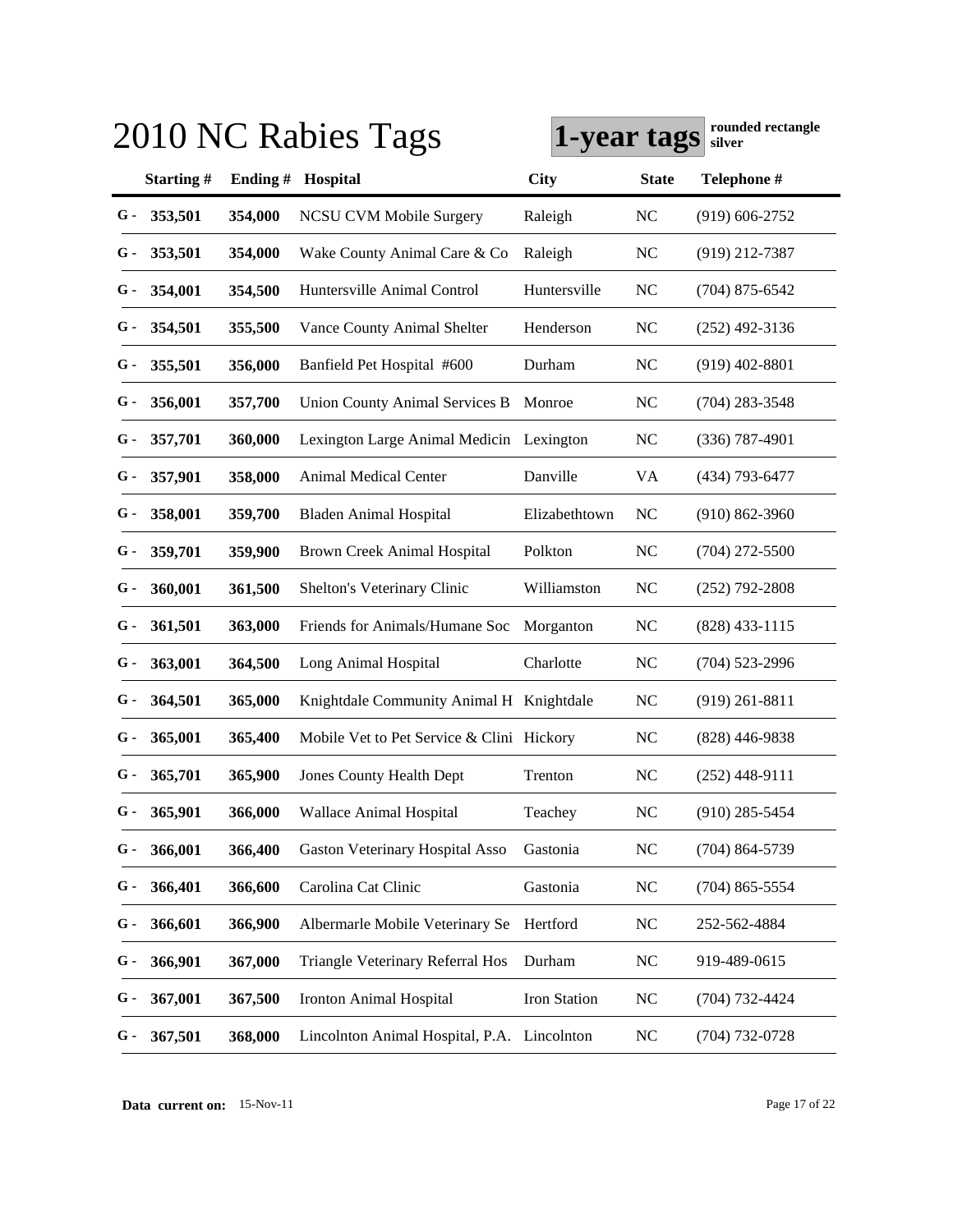|      |               |            | 2010 NC Rabies Tags                    | 1-year tags  |                | rounded rectangle<br>silver |
|------|---------------|------------|----------------------------------------|--------------|----------------|-----------------------------|
|      | Starting#     | Ending $#$ | Hospital                               | City         | <b>State</b>   | Telephone #                 |
| G -  | 368,001       | 368,300    | Pleasant Garden Animal Hospital        | Greensboro   | <b>NC</b>      | $(336) 676 - 8387$          |
| G -  | 368,301       | 368,400    | Carolina Vet. Specialists Hunters      | Huntersville | <b>NC</b>      | $(704)$ 949-1100            |
| G -  | 368,301       | 368,400    | Carolina Vet. Specialists Hunters      | Huntersville | <b>NC</b>      | $(704)$ 949-1100            |
| $G-$ | 368,401       | 368,500    | Whispering Waters Animal Care/         | Boone        | <b>NC</b>      | $(828)$ 264-8077            |
| $G-$ | 368,501       | 369,000    | SPCA of the Triad                      | Greensboro   | <b>NC</b>      | $(336)$ 375-3222            |
| G -  | 369,001       | 370,000    | Banfield Pet Hospital White Oak        | Garner       | <b>NC</b>      | (919) 771-2344              |
| G -  | 370,001       | 372,000    | Wake County Animal Care & Co           | Raleigh      | <b>NC</b>      | (919) 212-7387              |
| G -  | 372,001       | 372,100    | Friend Mobile Vet Service              | Apex         | N <sub>C</sub> | 919-800-8499                |
| G -  | 372,101       | 372,200    | Wallace Animal Hospital                | Teachey      | NC             | $(910)$ 285-5454            |
| G -  | 372,201       | 372,300    | Mobile Laser Veterinary Services       | Raleigh      | NC             | (919) 720-6686              |
| G -  | 372,301       | 372,500    | Outback Mobile Veterinary Servi        | Morganton    | <b>NC</b>      | (828) 448-9295              |
| G -  | 372,501       | 373,000    | Surry Spay Neuter Clinic               | Ararat       | <b>NC</b>      | $(336)$ 756-2578            |
| $G-$ | 373,001       | 373,500    | Catawba County Animal Control          | Newton       | <b>NC</b>      | $(828)$ 464-7686            |
| G -  | 373,501       | 373,700    | <b>Bullock Animal Clinic</b>           | New Bern     | <b>NC</b>      | $(252)$ 637-6161            |
| G -  | 373,701       | 373,800    | New Life Mobile Vet Service            | Surf City    | <b>NC</b>      | 910-791-1446                |
| G -  | 373,801       | 374,000    | Animal Hospital of Boone               | Boone        | <b>NC</b>      | $(828)$ 264-7113            |
|      | $G - 374,001$ | 375,000    | Halifax County Health Dept ATT Halifax |              | NC             | $(252)$ 583-6651            |
| G -  | 375,001       | 375,500    | Catawba County Animal Control          | Newton       | <b>NC</b>      | $(828)$ 464-7686            |
| G -  | 375,501       | 376,000    | <b>Brunswick County Animal Servic</b>  | Supply       | <b>NC</b>      | 910-754-8204                |
| G -  | 376,001       | 376,500    | A Country Vet Clinic                   | Wilmington   | <b>NC</b>      | 910-399-2934                |
| G -  | 376,501       | 376,600    | Dr Carol G Woodlief                    | Wake Forest  | <b>NC</b>      | $(919) 845 - 8289$          |
| G -  | 376,601       | 376,700    | Greystone Animal Hospital              | Raleigh      | <b>NC</b>      | $(919) 676 - 1711$          |
| G -  | 376,701       | 376,900    | Animal Hospital of Mebane              | Mebane       | <b>NC</b>      | $(919)$ 304-1600            |

**Data current on:** 15-Nov-11 Page 18 of 22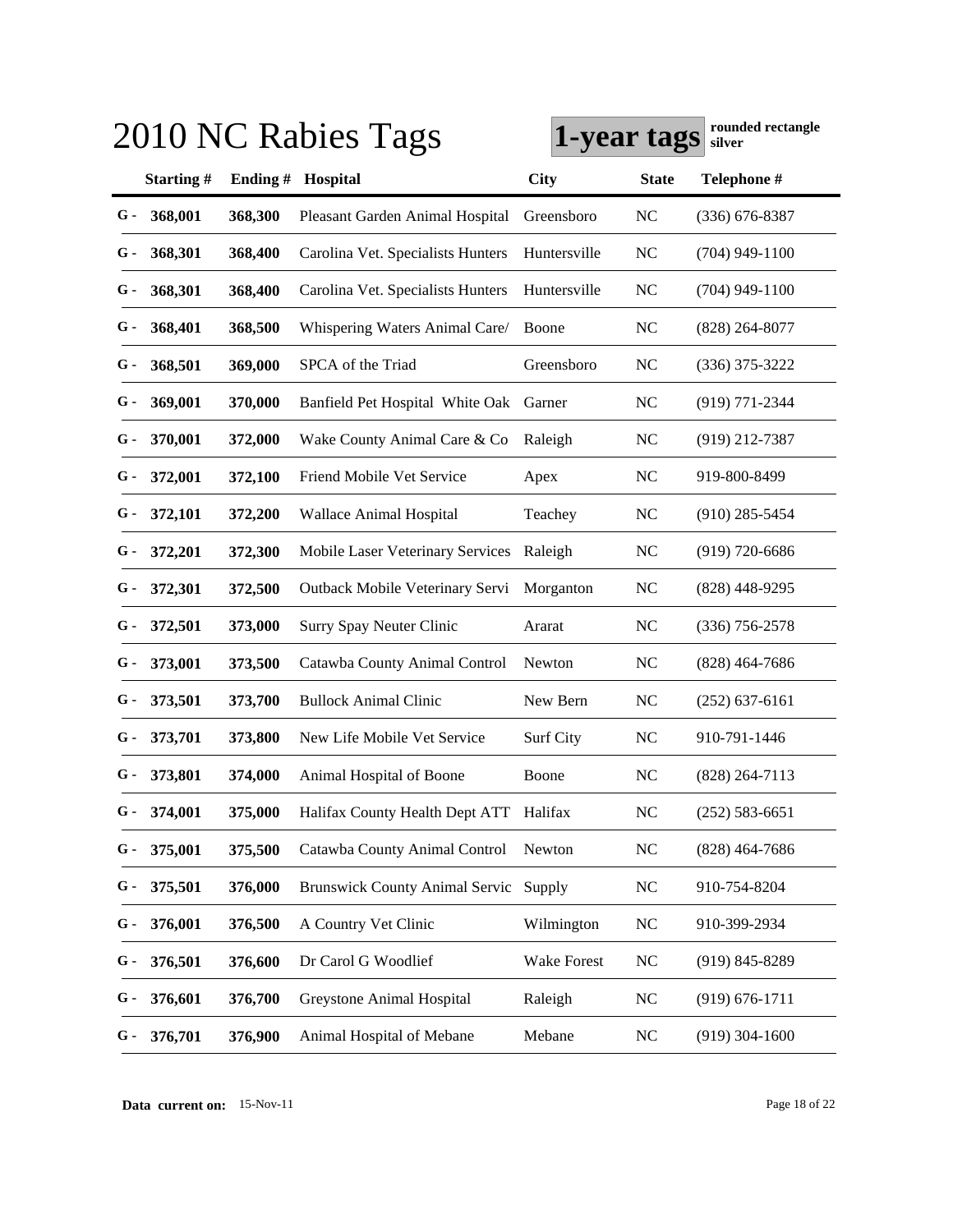|     |               |         | 2010 NC Rabies Tags                   | 1-year tags          |                | rounded rectangle<br>silver |
|-----|---------------|---------|---------------------------------------|----------------------|----------------|-----------------------------|
|     | Starting#     | Ending# | Hospital                              | <b>City</b>          | <b>State</b>   | Telephone #                 |
| G-  | 376,901       | 377,000 | East Wake Animal Hospital             | Zebulon              | <b>NC</b>      | 919-375-4180                |
| G - | 377,001       | 378,000 | Dr. P J Boatwright                    | <b>Brevard</b>       | N <sub>C</sub> | $(828)553-5792$             |
| G - | 378,001       | 378,500 | Banfield Pet Hospital #411 Winst      | Winston-Salem        | NC             | $(336)$ 765-8339            |
| G - | 378,501       | 379,000 | Robeson County Animal Shelter         | St. Paul             | N <sub>C</sub> | $(910) 865 - 2200$          |
| G - | 379,001       | 379,500 | Animal Emergency Clinic of the        | Boone                | N <sub>C</sub> | 828-268-2833                |
| G - | 379,501       | 379,800 | Transylvania County Animal Ser        | <b>Brevard</b>       | N <sub>C</sub> | 828-883-3713                |
| G - | 379,801       | 380,200 | <b>Madison County Animal Shelter</b>  | Marshall             | <b>NC</b>      | $(828)$ 649-3190            |
| G - | 380,201       | 380,300 | Pampered Pets Mobile Veterinary       | Wadesboro            | N <sub>C</sub> | 704-694-3429                |
| G - | 380,301       | 380,500 | Vet Mobile, PLLC                      | Cary                 | <b>NC</b>      | $(919)$ 467-6297            |
| G - | 380,501       | 381,000 | SPCA of the Triad                     | Greensboro           | <b>NC</b>      | $(336)$ 375-3222            |
| G - | 381,001       | 381,800 | Banfield Pet Hospital #1510           | Charlotte            | <b>NC</b>      | $(704)$ 599-2957            |
| G - | 381,801       | 381,900 | Macon County Animal Control           | Franklin             | <b>NC</b>      | $(828)$ 349-2490            |
| G - | 381,901       | 382,000 | Greystone Animal Hospital             | Raleigh              | <b>NC</b>      | $(919) 676 - 1711$          |
| G - | 382,001       | 382,500 | Catawba County Animal Control         | Newton               | <b>NC</b>      | $(828)$ 464-7686            |
| G - | 382,501       | 384,000 | Forsyth County Animal Shelter         | <b>Winston Salem</b> | N <sub>C</sub> | $(336) 703 - 2482$          |
| G - | 384,001       | 384,100 | Paws & Claws Mobile Vet               | Huntersville         | <b>NC</b>      | $(704)$ 779-4200            |
|     | $G - 384,101$ | 384,200 | Dr. Danny J Taylor                    | Kitty Hawk           | NC             | 252-715-1407                |
| G - | 384,201       | 384,300 | Apex Veterinary Hospital, Equin       | Apex                 | <b>NC</b>      | $(919)$ 362-8878            |
| G - | 384,301       | 384,400 | Animal Hospital of Mebane             | Mebane               | <b>NC</b>      | $(919)$ 304-1600            |
| G - | 384,401       | 384,700 | <b>Carteret County Animal Control</b> | Morehead City        | <b>NC</b>      | 252-728-8585                |
| G - | 384,701       | 384,900 | <b>Bullock Animal Clinic</b>          | New Bern             | <b>NC</b>      | $(252)$ 637-6161            |
| G - | 384,901       | 385,000 | Judy A. Cary CRV (Pet Partners        | Lenoir               | <b>NC</b>      | 828-754-8114                |
| G - | 385,001       | 385,500 | <b>Plantation Animal Hospital</b>     | Matthews             | <b>NC</b>      | $(704)$ 841-2225            |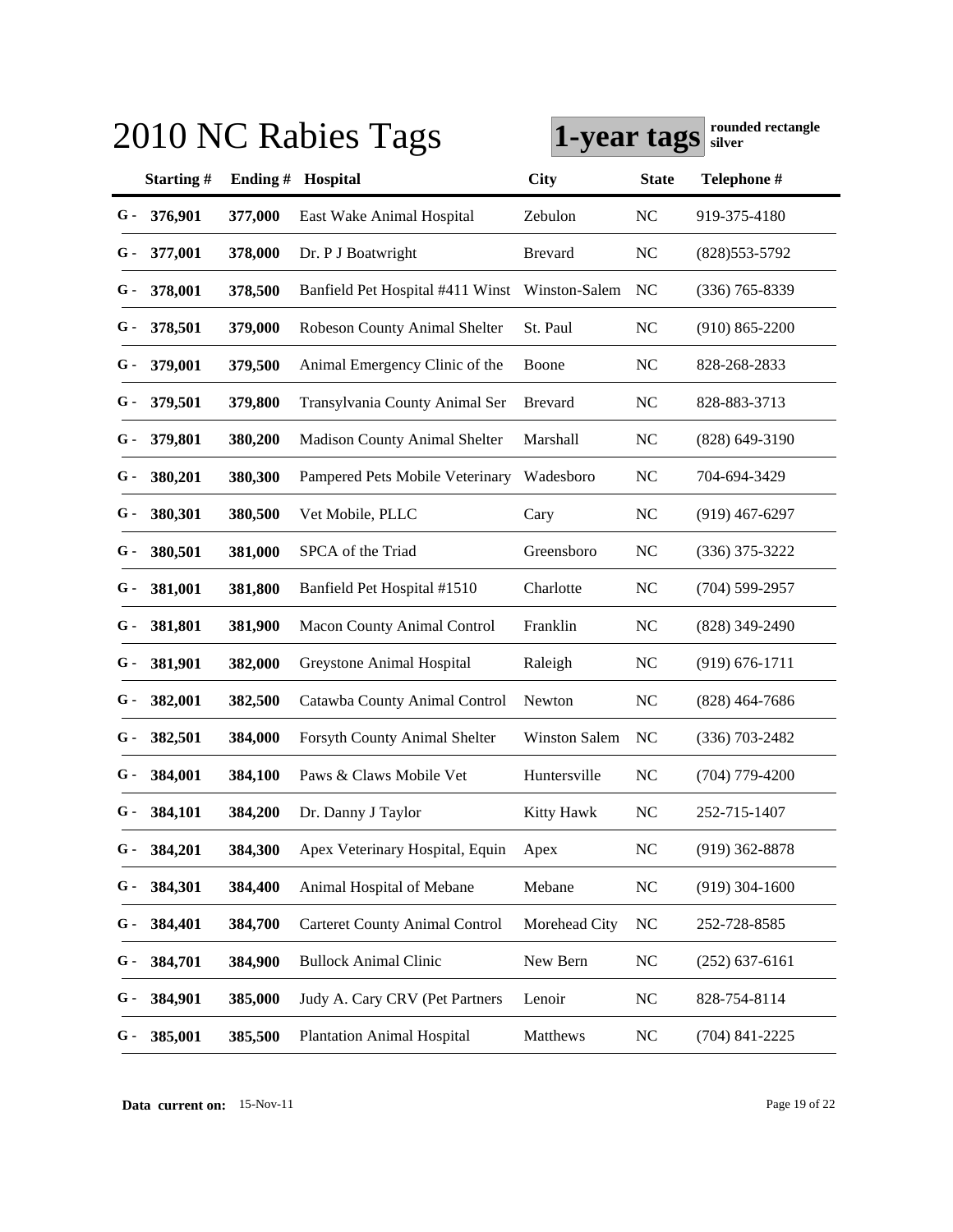|       |               |         | 2010 NC Rabies Tags                           | 1-year tags    |                | rounded rectangle<br>silver |
|-------|---------------|---------|-----------------------------------------------|----------------|----------------|-----------------------------|
|       | Starting#     | Ending# | Hospital                                      | City           | <b>State</b>   | Telephone #                 |
| $G -$ | 385,501       | 386,000 | Animal Hospital of Beulaville, P.             | Beulaville     | <b>NC</b>      | $(910)$ 298-8188            |
| G -   | 386,001       | 386,100 | Greene County Health Dept                     | Snow Hill      | NC             | $(252)$ 747-8183            |
| G -   | 386,101       | 386,300 | Moyock Animal Hospital                        | Moyock         | <b>NC</b>      | $(252)$ 435-2250            |
| G -   | 386,301       | 386,500 | Ambassador Mobile Veterinarian                | Greensboro     | N <sub>C</sub> | $(336)$ 379-1227            |
| G -   | 386,801       | 387,100 | <b>NCSU CVM Mobile Surgery</b>                | Raleigh        | <b>NC</b>      | $(919)$ 606-2752            |
| G -   | 387,101       | 387,200 | <b>Matthews Animal Clinic</b>                 | Matthews       | N <sub>C</sub> | $(704)$ 847-9856            |
| G -   | 387,201       | 387,500 | Guilford Co Env Health, Attn Be               | Greensboro     | <b>NC</b>      | $(336)$ 641-4459            |
| G -   | 387,501       | 388,000 | Dr. P J Boatwright                            | <b>Brevard</b> | <b>NC</b>      | $(828)$ 553-5792            |
| G -   | 388,001       | 388,100 | The Kindness Mobile Spay-Neute Maysville      |                | <b>NC</b>      | $(252)$ 422-6770            |
| G -   | 388,101       | 388,200 | Mobile Equine & House Call Ser                | Charlotte      | <b>NC</b>      | 704-541-3966                |
| G -   | 388,201       | 388,600 | Pender Co Animal Control                      | Burgaw         | <b>NC</b>      | $(910)$ 259-1349            |
| G -   | 388,601       | 388,800 | Durham County Animal Shelter                  | Durham         | <b>NC</b>      | $(919)$ 560-0640            |
| G -   | 388,801       | 389,300 | Animal Hospital of Beulaville, P.             | Beulaville     | <b>NC</b>      | $(910)$ 298-8188            |
| G -   | 389,701       | 390,000 | <b>Bladen County Animal Control</b>           | Elizabethtown  | NC             | 910-862-6918                |
| G -   | 390,001       | 390,100 | Harmony Animal Hospital                       | Apex           | <b>NC</b>      | $(919)$ 303-3456            |
| G -   | 390,101       | 390,300 | Animal Center of Moore County                 | Carthage       | <b>NC</b>      | $(910)$ 947-2858            |
|       | $G - 390,301$ | 390,400 | Targhee Small Animal Hospital-S West End      |                | NC             | 910-420-2890                |
| G -   | 390,401       | 390,900 | Banfield Pet Hospital #415 Fayet Fayetteville |                | NC             | $(910) 864 - 1337$          |
| G -   | 390,901       | 391,100 | Surry Spay Neuter Clinic                      | Ararat         | NC             | $(336)$ 756-2578            |
| G -   | 391,101       | 391,200 | <b>Jones County Health Dept</b>               | Trenton        | NC             | $(252)$ 448-9111            |
| G -   | 391,201       | 391,300 | 70 West Veterinary Hospital                   | Havelock       | NC             | $(252)$ 447-9525            |
| G -   | 391,301       | 391,500 | Warren County Animal Ark (Shel                | Warrenton      | NC             | $(252)$ 257-6137            |
| G -   | 391,501       | 392,500 | Vets for Pets Animal Hospital of              | Dunn           | NC             | $(910) 892 - 3540$          |

**Data current on:** 15-Nov-11 Page 20 of 22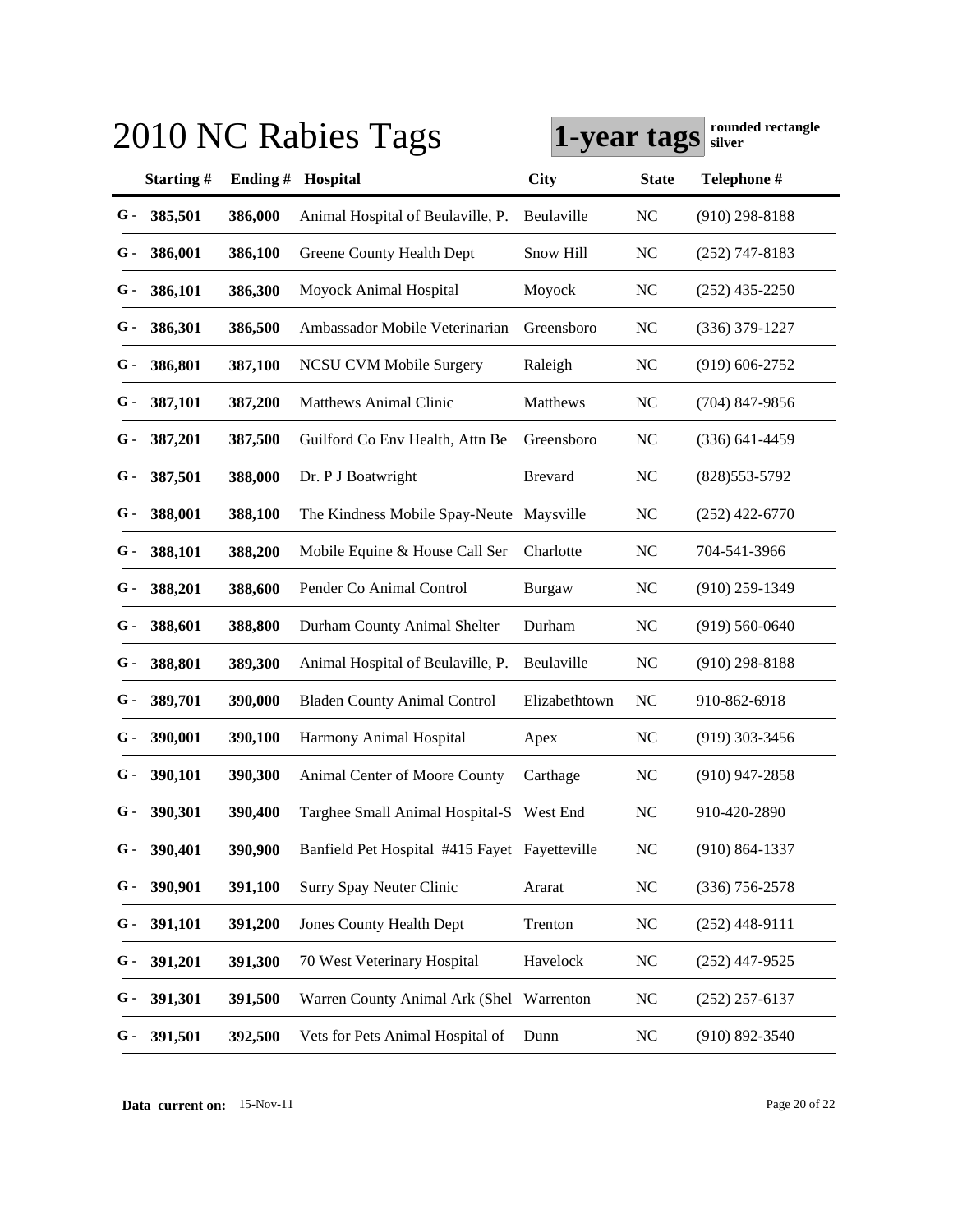|       |               |         | 2010 NC Rabies Tags                         | 1-year tags   |                | rounded rectangle<br>silver |
|-------|---------------|---------|---------------------------------------------|---------------|----------------|-----------------------------|
|       | Starting#     | Ending# | Hospital                                    | <b>City</b>   | <b>State</b>   | Telephone #                 |
| G-    | 392,501       | 392,800 | <b>Gandy Animal Hospital</b>                | Rockingham    | <b>NC</b>      | $(910)$ 997-2518            |
| G -   | 392,801       | 393,100 | <b>Carteret County Animal Control</b>       | Morehead City | N <sub>C</sub> | 252-728-8585                |
| $G-$  | 393,101       | 393,200 | Paws At Your Doorstep Mobile                | Cary          | <b>NC</b>      | 919-247-2670                |
| G -   | 393,201       | 393,300 | Downtown Mobile Vet Service                 | Raleigh       | <b>NC</b>      | 919-917-8312                |
| G -   | 393,301       | 393,400 | <b>Macon County Animal Control</b>          | Franklin      | <b>NC</b>      | $(828)$ 349-2490            |
| G -   | 393,401       | 393,500 | Greystone Animal Hospital                   | Raleigh       | <b>NC</b>      | $(919) 676 - 1711$          |
| G -   | 393,501       | 395,500 | Wake County Animal Care & Co                | Raleigh       | <b>NC</b>      | $(919)$ 212-7387            |
| $G-$  | 393,501       | 393,700 | Onslow Animal Hospital, Inc.                | Jacksonville  | <b>NC</b>      | $(910)$ 347-1219            |
| $G$ - | 395,701       | 395,800 | Phillips Animal Medical Hospital            | Gastonia      | <b>NC</b>      | $(704)$ 867-3514            |
| $G$ - | 395,801       | 395,900 | Creedmoor Road Animal Hospita               | Raleigh       | <b>NC</b>      | 919-783-5191                |
| $G$ - | 395,901       | 396,000 | Downtown Mobile Vet Service                 | Raleigh       | <b>NC</b>      | 919-917-8312                |
| G -   | 395,901       | 396,000 | Greystone Animal Hospital                   | Raleigh       | <b>NC</b>      | $(919) 676 - 1711$          |
| G -   | 396,001       | 396,200 | Banfield Pet Hospital #1508                 | Concord       | <b>NC</b>      | $(704) 782 - 3921$          |
| G -   | 396,201       | 396,400 | Swift Creek Animal Hospital, P.             | Raleigh       | <b>NC</b>      | $(919) 851 - 8387$          |
| $G-$  | 396,401       | 396,500 | Animal Hospital of Mebane                   | Mebane        | <b>NC</b>      | $(919)$ 304-1600            |
| $G-$  | 396,501       | 398,500 | Wake County Animal Care & Co                | Raleigh       | <b>NC</b>      | $(919)$ 212-7387            |
|       | $G - 398,301$ | 389,700 | Warsaw Animal Hospital                      | Warsaw        | NC             | $(910)$ 293-3348            |
| G -   | 398,501       | 398,800 | Alexander County Animal Contro Taylorsville |               | <b>NC</b>      | $(828) 632 - 1199$          |
| G -   | 398,801       | 398,900 | Banfield Pet Hospital - Sou. Pine           | Aberdeen      | <b>NC</b>      | $(910) 692 - 4931$          |
| G -   | 398,901       | 399,000 | <b>Tyson Animal Hospital</b>                | Durham        | <b>NC</b>      | $(919) 544 - 8297$          |
| G -   | 399,001       | 399,100 | Greystone Animal Hospital                   | Raleigh       | <b>NC</b>      | $(919) 676 - 1711$          |
| G -   | 399,101       | 399,900 | Pet Sound Animal Hospital                   | Cary          | <b>NC</b>      | $(919) 851 - 4114$          |
| G -   | 399,901       | 400,000 | St. Francis Animal Hospital                 | Durham        | <b>NC</b>      | $(919)$ 286-2727            |

**Data current on:** 15-Nov-11 Page 21 of 22